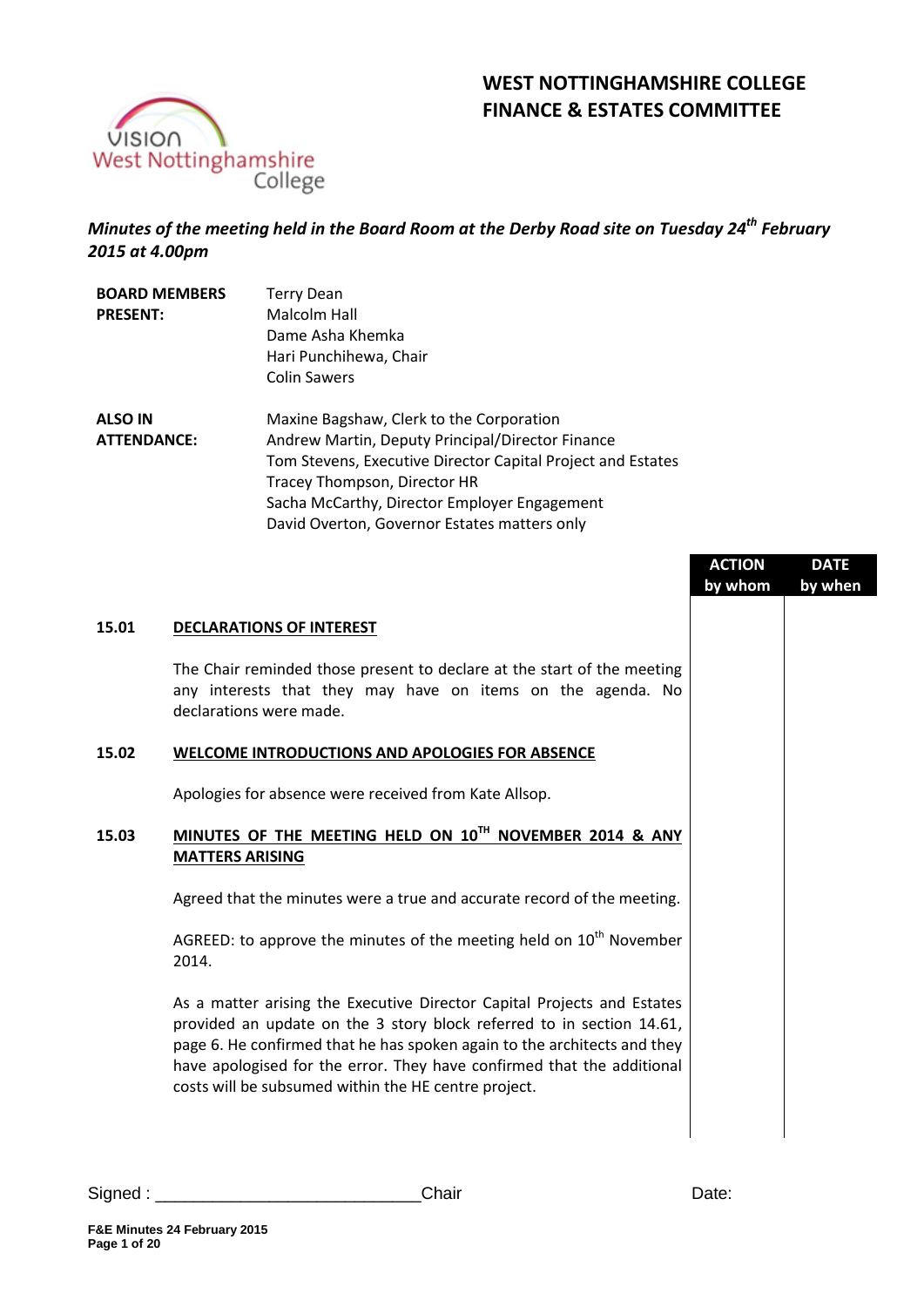### **15.04 ACTION PROGRESS TABLE**

Members reviewed the action progress table and were happy that matters were progressing as required.

AGREED: to note the update provided.

### **15.05 COMMITTEE TERMS OF REFERENCE 2014/15**

The Director of Finance introduced this item and confirmed that the Committee terms of reference had been presented at the last meeting but a little more work had been requested, key items to be added to the remit and role of this Committee are HR and strategy discussions. Members reviewed the proposed changes and commented that there seemed to be a significant amount of detail removed from the estates items. It was explained that this reflects where the College currently is in terms of development of its estate and that item (xviii) is a catchall for all future estate issues. Members reviewed the paragraphs which referred to HR matters and were advised that these allow more detailed discussion at this Committee, assurance was given that this is not a duplication in relation to any other role taken on by another subcommittee. The Principal confirmed that the overall strategy regarding the estate and HR remains with the Board but that the reviewed remit of this Committee, once approved by the Board, would allow for a greater detailed review at these meetings.

In reviewing the content of the terms of reference proposed it was agreed:

- That the reference to the learning and skills council in (xvi) would be changed to the SFA
- Paragraph 10 would be removed it was confirmed that the Board considers finances at each meeting directly from the Deputy Principal and as a consequence there is no need to produce a termly report.

AGREED: to recommend that the Board approve the amended terms of reference as discussed.

# **15.06 WORK PLAN 2015**

The Clerk introduced this item and it was confirmed that what was presented was a broad guideline that could be added to as required throughout the year.

In addition to that which is covered in the proposed plan the Principal indicated that a five year Intention Strategy up to 2020 needs to be completed. She explained that work was currently ongoing in relation to developing this and that it would be ready for discussion at the June residential. The Principal indicated that the June residential was a perfect opportunity to give some considerable time to discussing a 5 year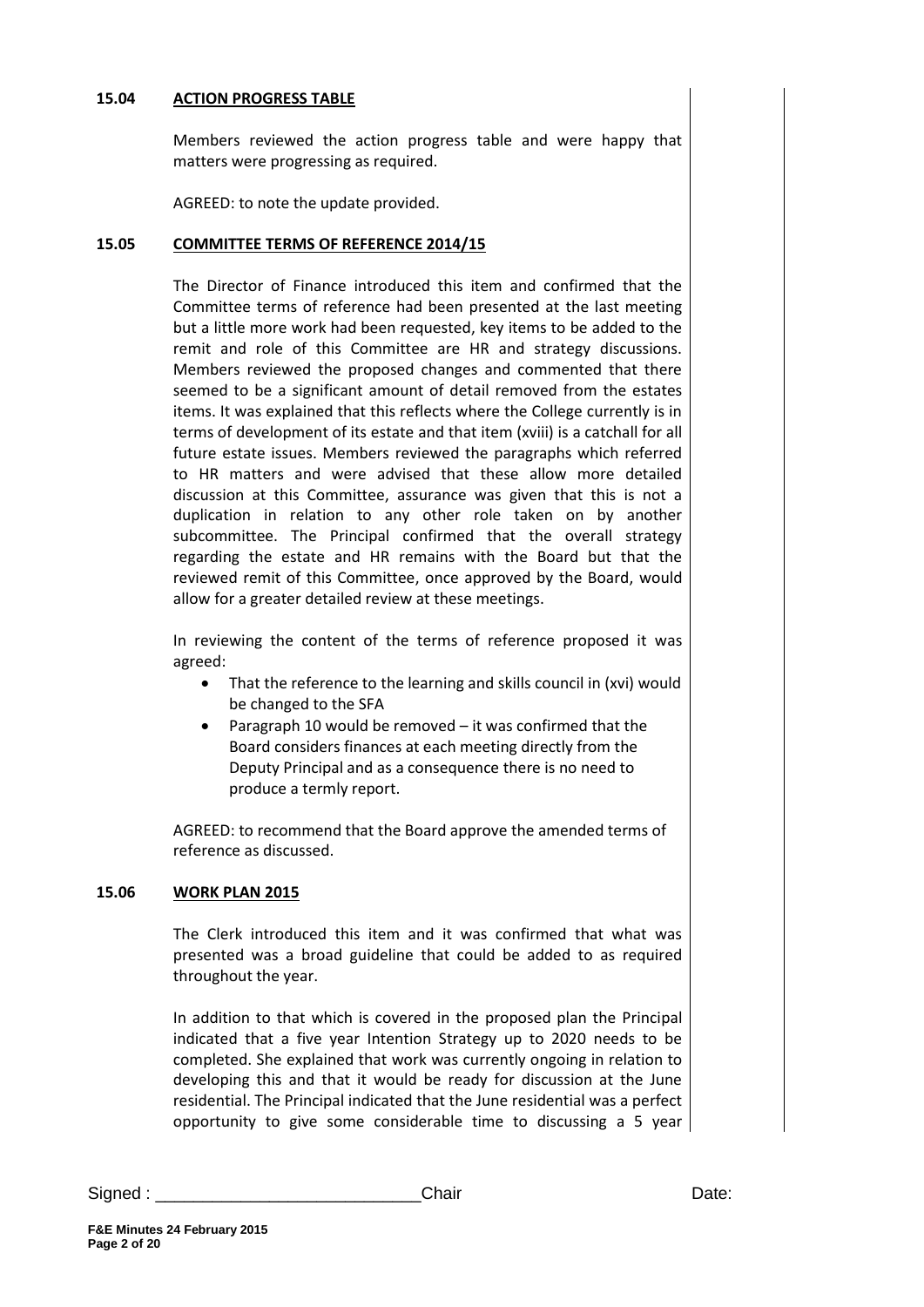|       | strategy and then following on from this, different plans can be<br>developed depending on the focus/steer given from the Board. Once<br>these plans are in place then there may be additional items which will<br>filter in to the work plan.<br>In relation to the estates work the Committee were advised that                                                                                                                                                                                                                                                                                                                                                                                                                                                                              |        |                       |
|-------|------------------------------------------------------------------------------------------------------------------------------------------------------------------------------------------------------------------------------------------------------------------------------------------------------------------------------------------------------------------------------------------------------------------------------------------------------------------------------------------------------------------------------------------------------------------------------------------------------------------------------------------------------------------------------------------------------------------------------------------------------------------------------------------------|--------|-----------------------|
|       | although significant development work has been done there is still more<br>internal work to do, the condition survey to be considered later on the<br>agenda will support this. Key matters to consider going forward in<br>relation to the estates are;<br>a) Whether any additional space is required<br>b) Efficiencies<br>c) Quality and maintenance of the estate.                                                                                                                                                                                                                                                                                                                                                                                                                        |        |                       |
|       | The Committee Chair also questioned whether an acquisitions/disposal<br>strategy also needed to be considered as part of the 5 year plan. It was<br>agreed that potential options should be included and reviewed, for<br>example the Sheffield construction site $-$ it was confirmed that this is on<br>a rolling 6 month lease which will at some stage need to be reviewed,<br>with the College making a decision on whether to keep on the current<br>terms, extend the lease period and/or purchase the property.                                                                                                                                                                                                                                                                        |        |                       |
|       | In relation to the work plan provided it was agreed that<br>The Health and Safety midyear report referred to on 24 <sup>th</sup><br>٠<br>February 2015 would be deleted. It was confirmed that the<br>Health and Safety annual report is provided directly to the Board<br>with exceptional items reported as required throughout the<br>year.<br>Estates strategy $2015 - 2020$ a draft to be included at the May<br>٠                                                                                                                                                                                                                                                                                                                                                                        | ED:CPE | May/June/             |
|       | 2015 meeting with final reports presented to the September<br>Committee following full residential discussion in June.<br>Employer responsive update (standing item) to be added to the<br>June meeting planned.                                                                                                                                                                                                                                                                                                                                                                                                                                                                                                                                                                               | SM     | Sept 2015<br>May 2015 |
|       | AGREED: to approve the work plan presented for 2015.                                                                                                                                                                                                                                                                                                                                                                                                                                                                                                                                                                                                                                                                                                                                           |        |                       |
| 15.07 | <b>PROPERTY STRATEGY UPDATE</b>                                                                                                                                                                                                                                                                                                                                                                                                                                                                                                                                                                                                                                                                                                                                                                |        |                       |
|       | The Executive Director Capital Projects and Estates introduced this item<br>and drew members attention to a number of matters:<br>Engineering Innovation Centre $-$ the programme of work is<br>complete. The ventilation and extraction system for fabrication<br>and welding and grinding bench has been upgraded. The<br>temporary generator has been removed and the power<br>instillation is complete. It was explained that the College has<br>been able to manage this without a power upgrade.<br>£60k was set aside within the budget to provide a waste solution<br>$\bullet$<br>for the Engineering Innovation Centre. Implementation of this<br>does not appear to be necessary following the opening of the<br>centre. It is proposed to evaluate the cost of installing a second |        |                       |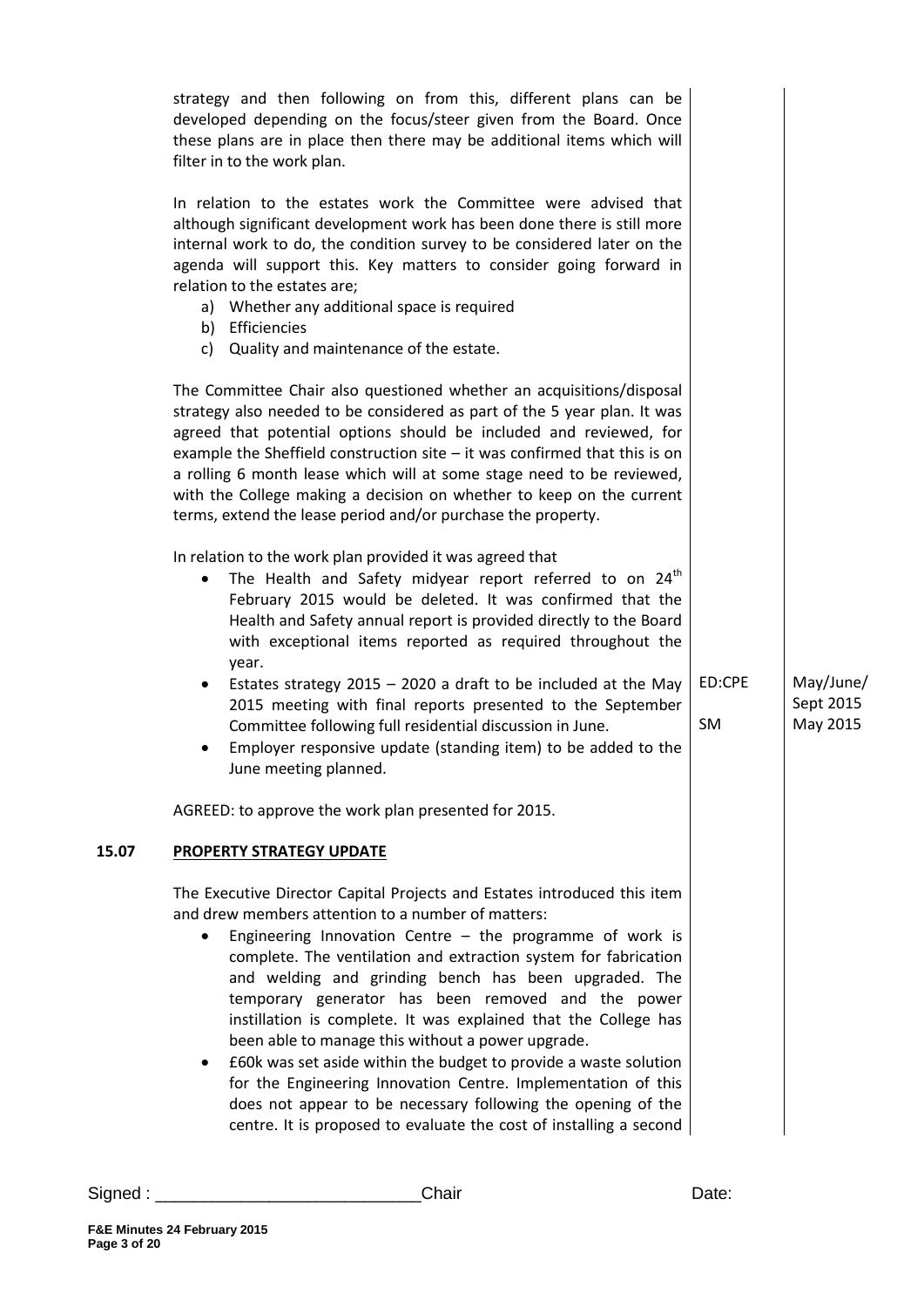waste tank to reduce the number of times effluent is removed from the site. It was confirmed that this review would be undertaken outside this budget with other waste solution options explored.

- Paragraph 3.3 provides a detailed breakdown of the contract costs and the decant. It was noted that there was a significant reduction made in relation to professional fees. The net project total shows a positive variance of £140,580k.
- Vision Studio School the programme of work approved by the EFA is complete.
- Condition improvement grant (CIF) Studio School trust had an opportunity to bid for a CIF grant on 15<sup>th</sup> December 2014. CIF provides opportunities to bid for funds to improve the condition of the building. The bid included the proposed change to the original 1920 oil boilers and heating systems with a gas boiler replacing all pipework and radiators. Total estimated cost of £594k. Requested grant element of £414k with the remainder £180k to be funding by a SALIX loan paid back over 8 years with energy savings. Alternative option/bid was also submitted to replace the boilers only at £278k with a £120k SALIX loan. The Committee were advised that there is no real certainty regarding receipt of any monies following the bids made as it is unclear how much total funds are available and how many bids will have been submitted. It was explained that if the Studio School does not receive the money then the school will have to continue as is, at risk. It was explained that there is a separate gas heater in place for water so that if the boilers fail in the warm months then the position would be manageable, however if there was a boiler failure in the colder months then this would be a significant challenge for the school as there is no real contingency plan in place. It was explained that the real issue is the fact that the boilers are asbestos lined so would be very expensive to replace. The Committee were given assurance that the Vision Studio School Board of Governors are aware of the risk and that this issue appears on the schools risk register. It was confirmed that a copy of the conditions survey obtained has been provided to the EFA so that they are fully aware of the issues regarding the boilers and the roof.
- Members' attention was drawn to pages 28 and 29 which provide the budget breakdown of the 2 alternatives. In reviewing the detail the Committee felt that there were some inconsistencies regarding the 2 schemes and in particular questioned why professional fees were the same for both given that there was significant difference in value of the contracts. The Committee felt that there was a danger that it would appear that the College was taking advantage of the Studio Schools ability to bid for this grant funding to upgrade its own premises and not only those areas leased to the Studio School.
- Visual Arts project programme of work complete although the programme of works went considerably over the anticipated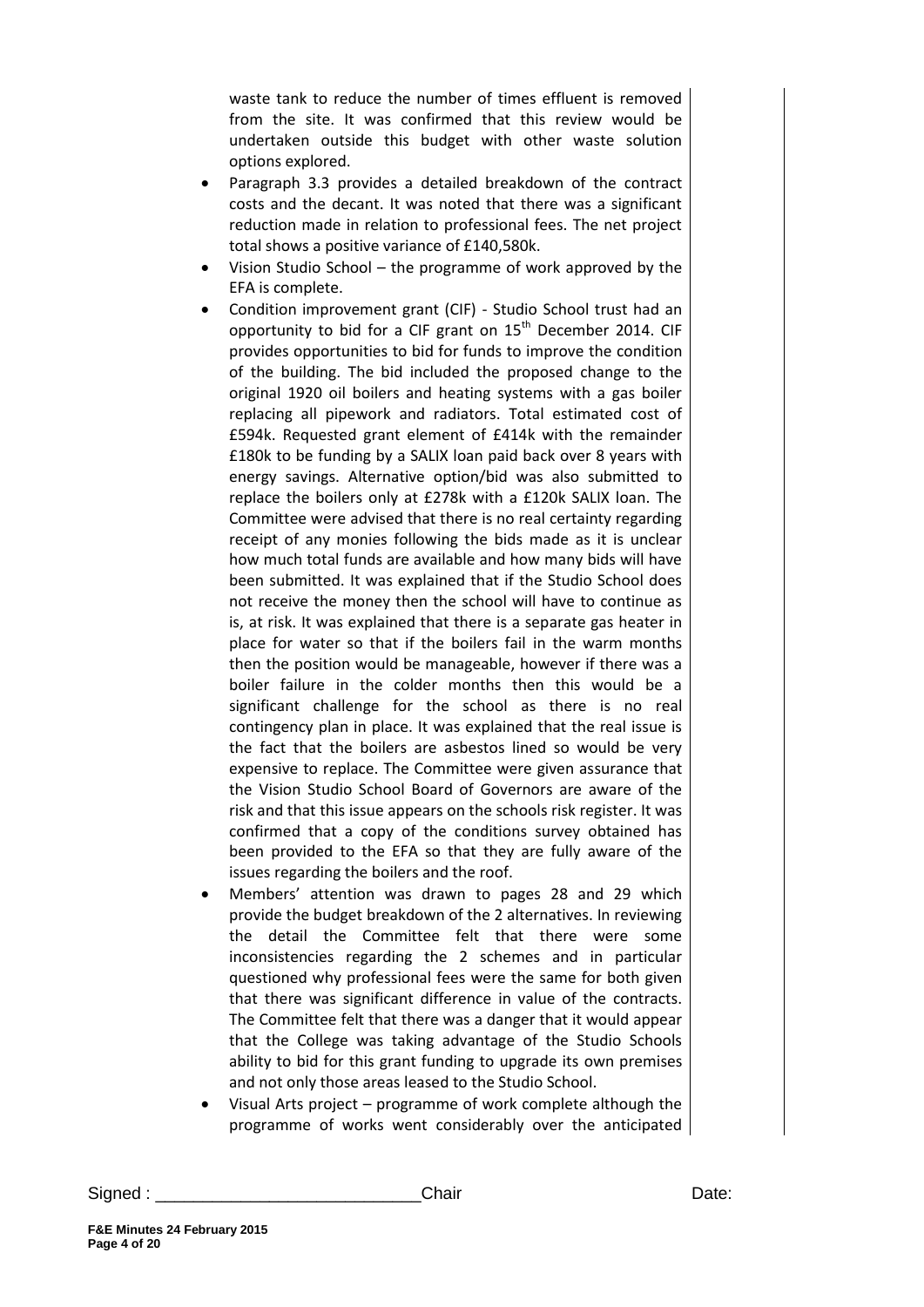timeline for completion. Current forecast expenditure of £2,332,568 should be set against a budget of £2,368,714 leaving a credit balance of £36,145.15.

 Vision Workforce Skills property portfolio now comprises of 5 properties which is a reduction of 4 from the previous report. The ultimate aim is to get this property number down to zero.

AGREED: to note the update provided.

### **15.08 ESTATES FIVE YEAR CONDITIONS SURVEY 2015-2020**

The Executive Director Capital Projects & Estates introduced this item and confirmed that further to the meeting of this Committee on  $10<sup>th</sup>$ November 2014, Jones Lang Lasalle had been appointed and completed the conditions survey of buildings during January 2015. The report compiled provides a five year condition survey of College owned buildings for years 1-5 and an indication of likely costs for years 6-10. It was explained that the surveys undertaken are visual and exclude any mechanical and electrical installations. Although they do include anticipated maintenance costs. The Committee were advised that the lifts at Derby Road have been excluded from the report.

Members' attention was drawn to pages 68 and 69 of appendix 2 which sets out the total investment required. It was explained that this is an ideal 'wish list' and it would cost £4.2 million to keep the buildings in the current state of repair. It was confirmed that the report includes details of maintenance required which has built up as a backlog whilst the substantive estates development programme was running. Members noted that the total spend on the estate in terms of maintenance over the last 5 years has been £1.4 million they therefore questioned whether £4.2 million over the next 5 years was too high? They commented that, given the estate has been consolidated and is in an improved position should there not be efficiencies rather than increases. It was explained that the report was prepared by consultants who had realistically compiled a wish list. The next stage is for the College team to look at each item on the basis of need, affordability, priorities etc. All of the items included within this report would be profiled and agreed on the basis of priorities. It was confirmed that all of this information would need to be integrated within the College wide 5 year plan.

The Committee asked whether there were any particular areas of work suggested that staff are particularly interested in seeing completed. It was explained that the internal refurbishment of the six story tower is a priority for staff however, within the consultant's report this is not planned until year 3. It was explained that if the College does chose to complete this work and bring forward then other items will need to be rescheduled.

The Principal was clear that the report presented was not the Colleges strategy but was more of a wish list following survey. The next stage is to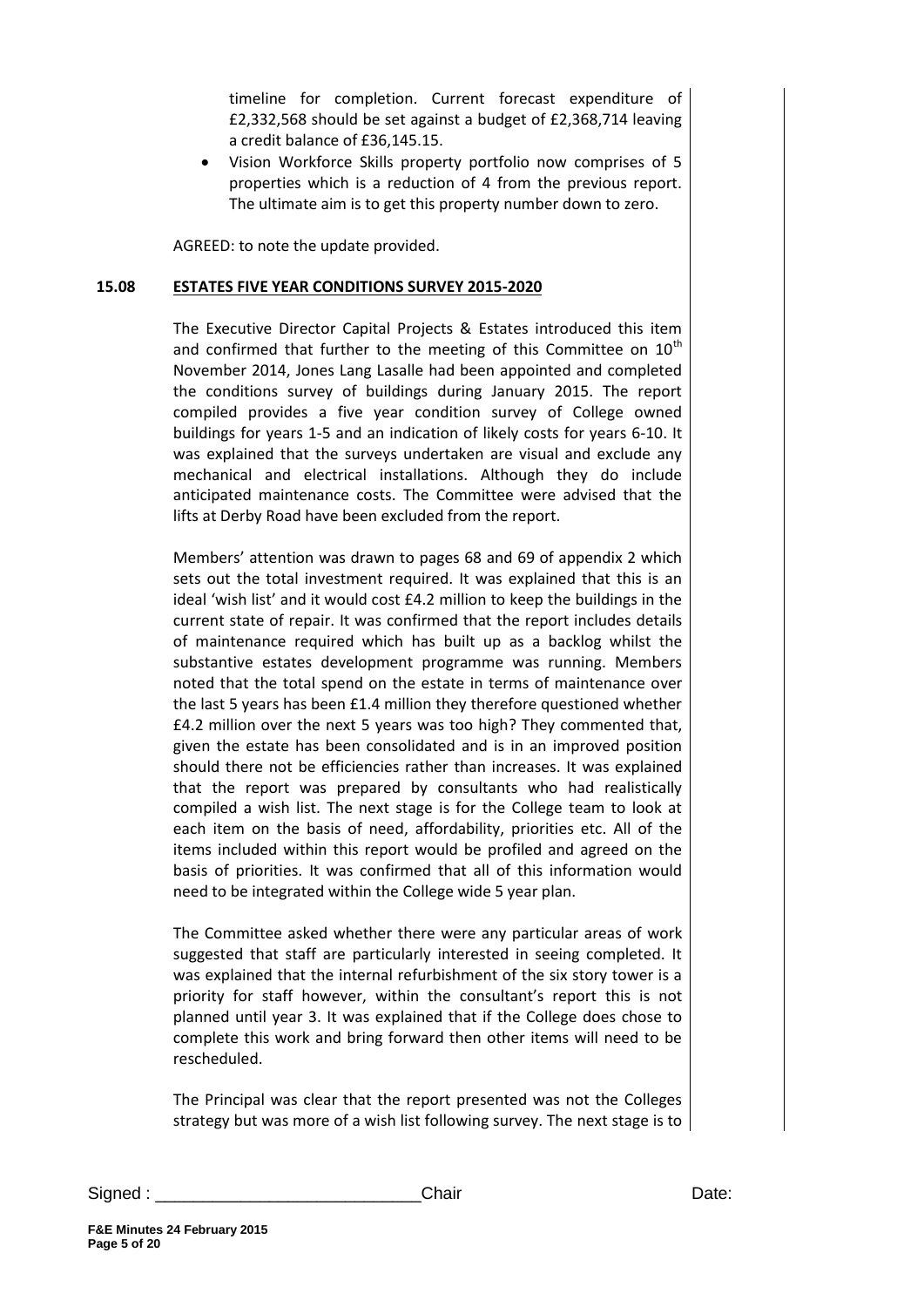prioritise and then agree a schedule of activity required.

The Committee indicated that they would wish to see wherever possible the use of students to give them an experience and also keep costs down. It was felt that redecoration in particular was an opportunity to be explored with students. It was acknowledged that for some projects there will be health and safety issues which would need to be managed but it was felt that this could be done with proper supervision.

The Committee felt that the report presented was a useful starting point and requested that all of the recommendations made and actions to be progressed would be properly linked to the risks associated with each and prioritised.

AGREED: to note the content of the report provided.

# **15.09 PHASE 2B (LIFESTYLE BUILDING) PROJECT DEVELOPMENT/POST OCCUPANCY EVALUATION**

The Executive Director Capital Projects & Estates introduced this item and confirmed that the report covers a specific part of the projects undertaken, this is in relation to phase 2B development/post occupancy evaluation of the new teaching block of accommodation and enclosed court yard on the Derby Road campus. He indicated that post occupancy evaluations will be completed in due course regarding all other elements of the estates development.

Members attention was drawn to key items

- In June 2010 the College Governors provided approval for the development of the Derby Road campus. This led to formal approval of the first phase of development and refurbishment of existing premises in to a new music, media and performing arts centre. Phase 2 of the property strategy comprised 4 separate elements and the report presented evaluates phase 2B which relates to the lifestyle buildings.
- Project design the building is located on the Derby Road campus and delivers 4072 metres squared of space plus enclosed court yard of 750 metres squared. Accommodation comprises commercial/training salons for hair and beauty, health spa, training kitchen and fine dining restaurant, classrooms, IT suites for hair and beauty, hospitality and travel, health and social care and academic studies.
- Project facilitated withdrawing and disposal of Regent Street (1,442 metres squared) enabling a decision to be made by the corporation Board to eventually vacate Chesterfield Road (6,080 metres squared) in its entirety.
- Gross internal area (GIA) reduces after the project from 37,891 $m^2$  to 37,565 $m^2$ .
- The estate increased for an interim period to  $41,513m^2$  until vacation of Chesterfield Road in 2014 however this is now down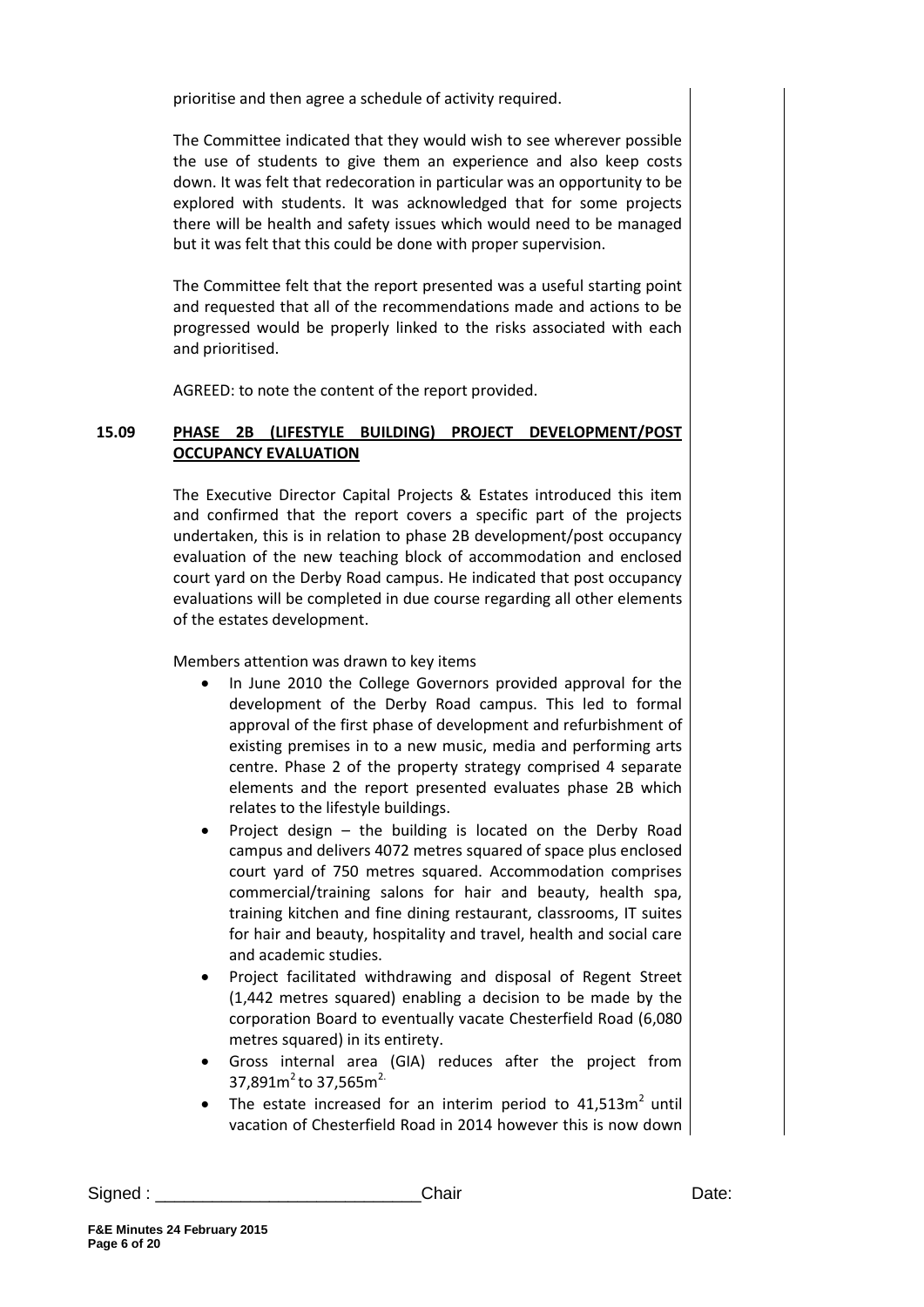to 37.5 $m^2$ 

- Estate condition and effect of the new lifestyle building has been consolidated in isolation. Category A accommodation increases from 25.6% prior to the projects to 36.4% after the project. Inclusion of Derby Road improvements including the sports hall but excluding the refurbishment of the trades building for visual arts increases condition A property to 40.01%.
- Members' attention was drawn to table 5.7 which summarises the College estate position in relation to condition A,B,C and D before and after the project. Whole estate is now 61% category A, it was explained that an ideal position would be 80%.
- Programme and development with a construction value of £7.7 million and project value of £11,046,572 the scheme was subject to OJUE tendering. Planning application was submitted on  $5<sup>th</sup>$ September 2011 with planning permission granted on  $21<sup>st</sup>$ November 2011. The successful building contractor Mansel Construction was appointed on  $21<sup>st</sup>$  December 2011 and commenced on site on  $13<sup>th</sup>$  January 2012. Construction took a total of 55 weeks with the building handed over to the College on  $4^{th}$  February 2013 for opening on  $25^{th}$  February 2013. It was explained that the contract suffered a 7 week delay in the programme planned, this was due to bad weather and 2 week Christmas shutdown. It was confirmed that from a College perspective the team were able to hit all of the targets set.
- Overall cost came within the planned budget.
- Table 11.8 demonstrates that the number of learners increased in overall terms as well as apprenticeships as a result of the project completed. There was an increase in 20.4% of learners post project from 5,063 to 6,097 compared with an apprenticeships 9.8% increase from 5,063 to 5,562.
- The development of facilities further enhances opportunities for the College to increase apprenticeships in a number of areas including hair, beauty, health and social care, hospitality and leadership and management. In addition the College has also been able to increase its commercial activity particularly in relation to hair and beauty and the fine dining restaurant.
- Paragraph 18.5 provides a summary of the reduction in running costs per metre squared achieved.

When reviewing the report members questioned whether the correct metre squared figure for the estate area referred to in the report was 38 or 41 $k$  m<sup>2</sup>. They were advised that 38 $k$  is the correct figure. It was noted that this does not include Ransom Hall or the Sheffield Construction Centre.

The Committee indicated that they would find it useful at a future meeting to see a 2 page summary explaining where the College is now in terms of its estate plans and also intentions for the future. EDCP&E 2015

All agreed that there was a positive story to tell here. They indicated that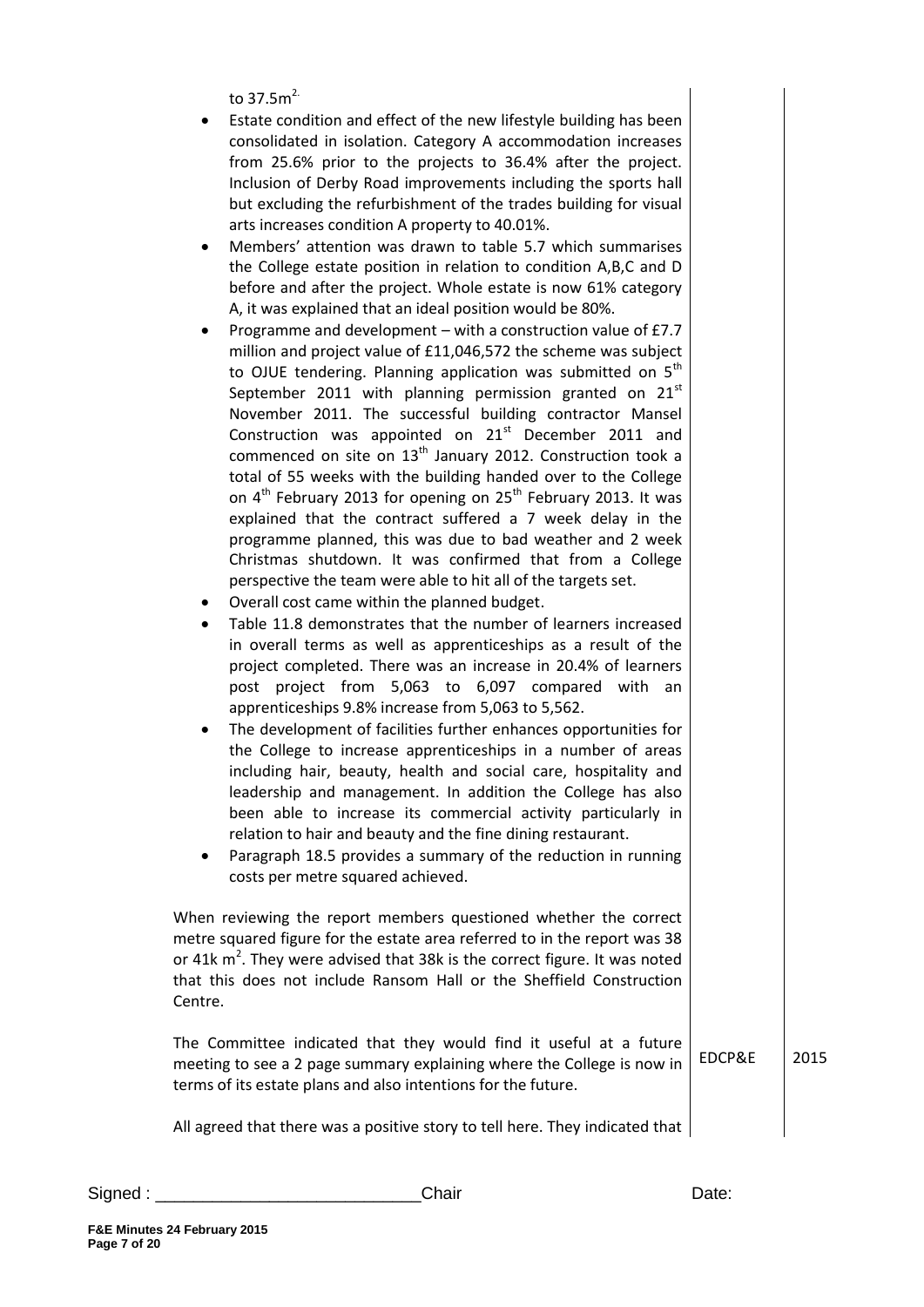|       | it would be useful to also have sight of a value for money assessment in<br>terms of money/savings and increased productivity income etc.                                                                                                                                                                                                                                                                                                                                                                                                                                                                                                                                                                                                                                                                                                                                                                                                                                                                                                                                                                                                                                                                                                                                                                                                                                                                                                                  | EDCP&E    | 2015 |
|-------|------------------------------------------------------------------------------------------------------------------------------------------------------------------------------------------------------------------------------------------------------------------------------------------------------------------------------------------------------------------------------------------------------------------------------------------------------------------------------------------------------------------------------------------------------------------------------------------------------------------------------------------------------------------------------------------------------------------------------------------------------------------------------------------------------------------------------------------------------------------------------------------------------------------------------------------------------------------------------------------------------------------------------------------------------------------------------------------------------------------------------------------------------------------------------------------------------------------------------------------------------------------------------------------------------------------------------------------------------------------------------------------------------------------------------------------------------------|-----------|------|
|       | The Committee questioned who within the Senior team was responsible<br>for commercial income generation. It was explained that within College it<br>is mostly the Lifestyle Academy management team who develop this and<br>that a lot is left to individual departments. The Committee felt that this<br>ad hoc approach was not the best way forward and agreed that what<br>needs to be developed is an overall commercial strategy that<br>departments then work to. Governors felt that there were significant<br>income generation opportunities that were being missed simply because<br>individual departments do not have the appropriate vision in this area.<br>The committee expressed the belief that this would apply to full cost<br>provision too. Governors' view was that it was important to set a key<br>goal to try and get the College to a self-financing position. The Principal<br>acknowledged that this was an area to be developed and progressed and<br>expressed the view that currently the College does not have the right<br>people in place to exploit all commercial opportunities and<br>acknowledged that promotion could be better. She agreed that it was<br>important to find the right people/person to push forward the<br>commercial agenda. It was however acknowledged that ambitions have<br>to be offset with practical considerations particularly in relation to the<br>curriculum delivery requirements. | Principal | 2015 |
|       | AGREED: to note the content of the report provided.                                                                                                                                                                                                                                                                                                                                                                                                                                                                                                                                                                                                                                                                                                                                                                                                                                                                                                                                                                                                                                                                                                                                                                                                                                                                                                                                                                                                        |           |      |
| 15.10 | <b>THORESBY STREET/RANSOM HALL OPTIONS REVIEW</b>                                                                                                                                                                                                                                                                                                                                                                                                                                                                                                                                                                                                                                                                                                                                                                                                                                                                                                                                                                                                                                                                                                                                                                                                                                                                                                                                                                                                          |           |      |
|       | It was agreed that discussions relating to this item would be recorded<br>confidentially.                                                                                                                                                                                                                                                                                                                                                                                                                                                                                                                                                                                                                                                                                                                                                                                                                                                                                                                                                                                                                                                                                                                                                                                                                                                                                                                                                                  |           |      |
|       | (Colin Sawers the staff Governor stepped out of the meeting at 5.05pm<br>and re-joined once this item had been discussed).                                                                                                                                                                                                                                                                                                                                                                                                                                                                                                                                                                                                                                                                                                                                                                                                                                                                                                                                                                                                                                                                                                                                                                                                                                                                                                                                 |           |      |
| 15.11 | <b>EMPLOYER RESPONSIVE PROVISION UPDATE</b>                                                                                                                                                                                                                                                                                                                                                                                                                                                                                                                                                                                                                                                                                                                                                                                                                                                                                                                                                                                                                                                                                                                                                                                                                                                                                                                                                                                                                |           |      |
|       | The Director of Employer Engagement introduced this item and<br>confirmed that the report was presented to give an update on the<br>current position and also request approval for contract variations as<br>listed on the schedules at pages 76 and 77. In terms of the schedules she<br>confirmed that the pink shaded areas are proposed new partners and<br>yellow highlighted areas are proposed adjustments to existing contracts.<br>Members reviewed the format of the schedules and all agreed that going<br>forward they would like the information presented to be as page 77 in<br>terms of font size etc.                                                                                                                                                                                                                                                                                                                                                                                                                                                                                                                                                                                                                                                                                                                                                                                                                                     |           |      |
|       | Key items brought to members attention:<br>A re-profiling activity on apprenticeship provision across all<br>partnerships has taken place and allocations reduced where<br>performance has been greater than 20% below profile. This is to                                                                                                                                                                                                                                                                                                                                                                                                                                                                                                                                                                                                                                                                                                                                                                                                                                                                                                                                                                                                                                                                                                                                                                                                                 |           |      |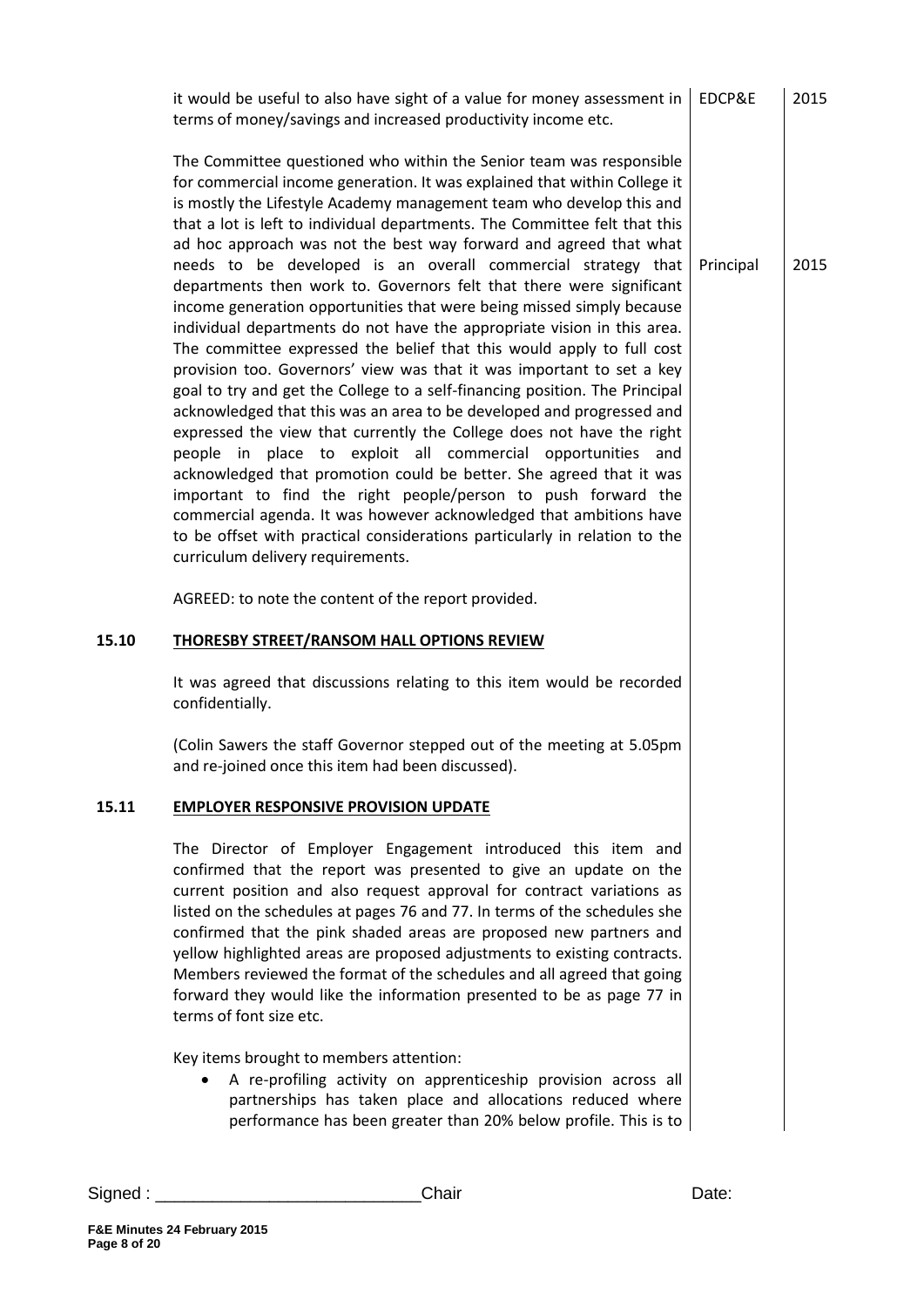ensure plans for the remainder of the year are realistic and funds can be distributed accordingly.

- Current position 16-18 and adult apprenticeships as at the end of December income through partnership delivery was slightly above plan for 16-18 apprenticeships, however adult apprenticeships show significant underspend in their allocation, this relates to existing partners only performing at 77% of their planned profile. The re-profiling exercise should address some of this.
- 2014/15 contract allocations in order to address the shortfall within apprentices the College has submitted a virement request to the SFA to distribute funds to traineeships which there is currently demand to deliver. It is the intention that should the College be successful this will also promote further progression opportunities in to apprenticeships. The decision will be known at the end of February 2015.
- Existing partners consolidation and quality improvement the College now has contracts with 27 partners with new start contracts and 16 with managed-out carry in contracts. The intention was to have strategic relationships with between 15 and 20 partners in 15/16 however due to current levels of underperformance and bringing new partners on to address this, this number will be more challenging to achieve then initially thought.
- Future allocations the College has now revised prequalification questionnaires and due diligence packs to assist in ensuring future partners are of a high quality with demonstrable high quality track records of delivery in the funding areas sought.
- Members' attention was drawn to 5.2 and the table which sets out the profile amount sought by potential partners. It was explained that the amounts detailed are what they have requested rather than what has been agreed.
- Risks;
	- a) The shortage of ALR funding and the fact of having to remove some existing contracted allocations will require very careful management if this is not to impact on other funding streams. The College already has examples of partners distributing their learner allocations across other prime funders.
	- b) No ALR to increase traineeship allocations. The College has submitted a virement request to the SFA for £1.33 million from ASB adult apprenticeship allocation to ALR traineeships. The decision on this will be made on  $27<sup>th</sup>$ February. The College has existing partners who have submitted profiled requests to spend this allocation when/if granted.
	- c) Traineeship funding rules that restrict the College from allocating traineeship funding to those partners who were not on the 12/13 subcontractor declaration at June 2013 will (if not revised under challenge) restrict the Colleges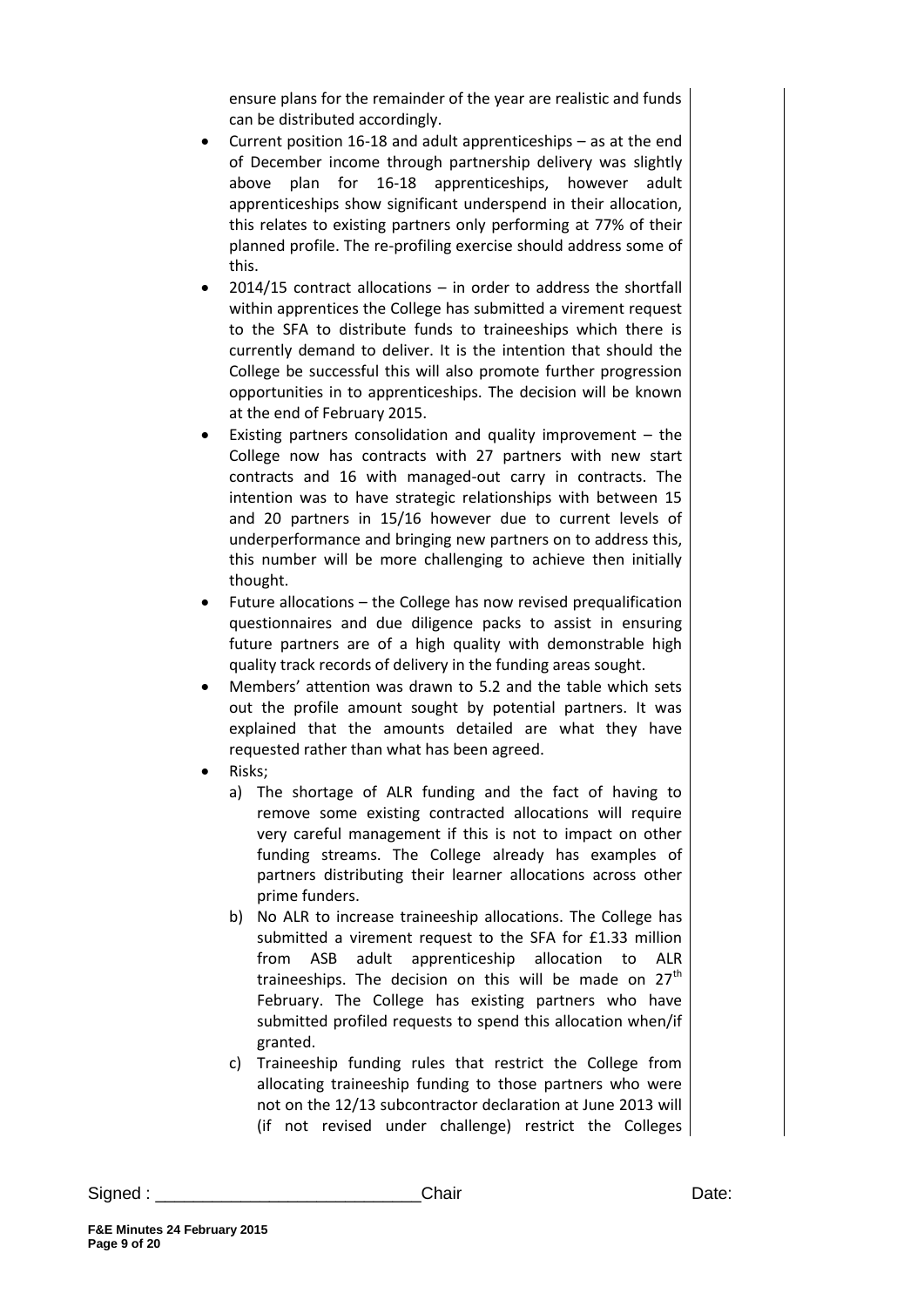opportunity to grow this area of priority funding. Currently there are a number of partners affected by this decision.

d) Partners going into administration – whilst it is difficult to foresee and even more difficult to prevent, the new CMR and Smart Assessor risk analysis and contract management processes being adopted will give as much prior warning as possible. It was confirmed that the systems are now in place and there is a contractual requirement for partners to use the systems.

In general discussion the Committee reviewed the proposed new partners highlighted in pink and were generally supportive, if the team were happy that partners had gone through the appropriate robust due diligence assessment, the teams are happy with the quality to be offered and also proper controls are in place regarding finance and quality.

When reviewing the proposed contractor allocation variations at page 77 members were advised that the ESF/SSW proposed contractual commitment requested was above the actual allocation. The amount detailed in the schedule is £8.5 million; however this is above the current contract value of £7 million. The Director of Employer Engagement explained that she was asking for growth as she was confident that the College could deliver, however the Committee felt that it was not possible to approve delivery over allocation as this could put the College in the position of approving delivery/contracts with partners where there was a funding shortfall. The Committee were happy to support contract allocations/variations up to the current allocation of £7 million rather than the £8.5 figure included within the report.

In reviewing the performance figures the Committee were advised that currently the profile position is a £2.2 million shortfall against allocation for adult apprenticeships. It was explained that even if the College does get the £1.3 million virement requested then there is still a £1 million shortfall/gap. It was explained that new partners who satisfy the due diligence requirements will fill some of this gap to get the College to the position of hitting target, however it was acknowledged that risks surround this as it is unlikely that all companies will pass the due diligence test, also the College cannot rely on the fact that all partners will deliver to the level that they currently propose. The Committee all agreed that it was incredibly important for the team to be satisfied regarding the capacity and quality of partners.

The Committee were happy to provide support regarding flexibility required in terms of new partners and contract adjustments. In future reports they requested that information be provided on actual contract allocations too so that clear comparisons can be given.

AGREED: a) to note the content of the report provided, b) approve contract variation up to the current College contract allocation position.

Signed : \_\_\_\_\_\_\_\_\_\_\_\_\_\_\_\_\_\_\_\_\_\_\_\_\_\_\_\_Chair Date: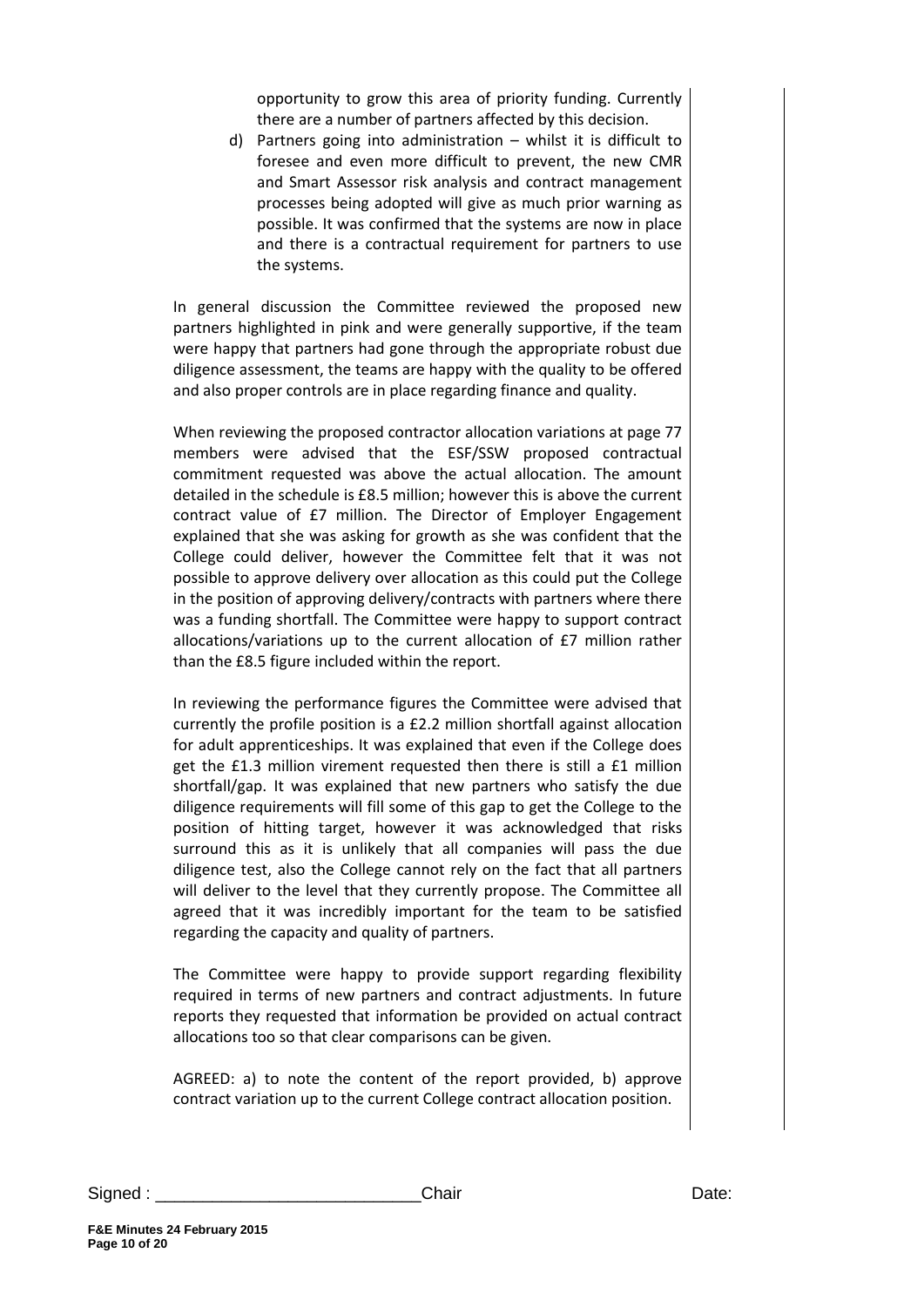# **15.12 PEOPLE STRATEGY – DRAFT**

The Director of HR introduced this item and provided a summary presentation, she confirmed that the full strategy document was available on the Governors portal and in addition to this hard copies were available at this meeting. Key items brought to members attention

- People strategy 2015 2018;
	- a) Our vision is a dynamic College for aspiring communities
	- b) Our mission is learners at the heart of excellence
	- c) Our strategic objective is attaining excellence, reaching new heights
	- d) We expect excellence every day from everyone. We stand for quality, choice and consistency
	- e) Our three core values are professionalism, respect and responsibility.
- Where are we now strengths;
	- a) Structures which are fit for purpose (e.g. work related training)
	- b) Progress in performance and absence management
	- c) Improved quality assurance processes (e.g. mock inspections)
	- d) Where done, succession planning is outstanding (e.g. in relation to paid interns and there is the intention to build on this)
	- e) Impactful training and development
	- f) Change programmes successfully implemented
	- g) Outstanding employer relations it was confirmed that the College receives very few appeals and tribunal hearings.
- Where are we now challenges;
	- a) Learning points form inspection show lack of consistency in managers giving meaningful feedback and appropriately managing the individuals with performance issues.
	- b) Since inspection there have been difficulties in recruiting high calibre candidates to vacancies and managing a talent pool of existing people to become the next generation. Absence rates are rising above sector benchmarks – these have been successfully managed and the challenge is to maintain these levels
	- c) Overcoming challenges within public finances
	- d) Morale within the College which the team think is good but haven't measured through a survey for some time
	- e) Our overarching aim as a College is to return to being outstanding whist embedding the 3 core values of professionalism, respect and responsibility
	- f) To make the step change needed in all our behaviours to address the emerging challenges and meet the strategic single objectives.
- Our priorities;
	- a) Provide a talent pool for the next generation
	- b) Equip leaders to inspire and motivate their teams and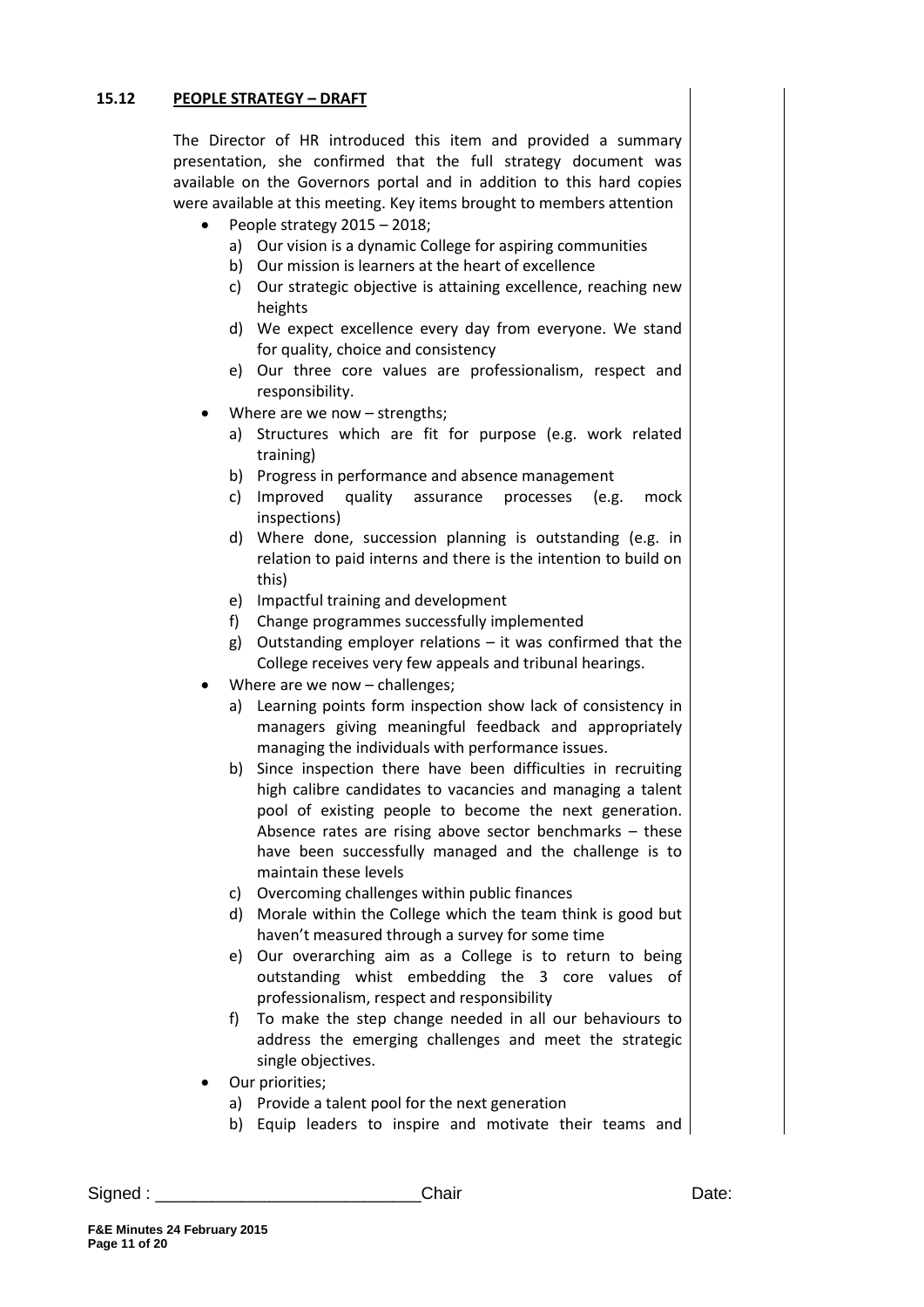provide meaningful feedback to drive standards

- c) Support managers to appropriately manage and resolve performance issues of capability and absence
- d) Meet the future funding challenges to better equip staff and managers to cope with change
- e) Be an outstanding employer.
- To achieve our priorities we need to;
	- a) Share and implement our plans it was explained that the College has a really detailed operating plan which underpins the strategy, this is updated on a yearly basis
	- b) Assign responsibility for carrying out the plan
	- c) Set milestones to check we are on track
	- d) Assess and monitor progress
	- e) Report on progress
- Objectives meeting our priorities;
	- a) The College will be an outstanding employer and recognised as such through external benchmarks
	- b) We will engage the right people through creative recruitment and we will provide the Colleges next staffing generation
	- c) Managers will manage their staff effectively, all staff will receive meaningful and timely feedback on their work performance in order to sustain and improve quality
	- d) We will review and revise when needed the way we contract our staff to meet business needs and deliver an affordable workforce which is fit for purpose.
- Objectives maintaining good practice;
- a) All staff will receive an effective induction, we will provide impactful training which improves performance and engages staff
- b) We will develop and utilise the HR system and continue to provide accurate timely information to support decision making
- c) We will demonstrate that we care about the health and wellbeing of staff and will proactively seek to maintain low levels of absence, prevent stress and promote healthy choices.
- d) We will listen to our people who have protected characteristics to improve the way we manage and recruit minority groups
- e) We will contribute to the Colleges responsibility for safeguarding children and vulnerable adults
- f) We will work to our budget
- Measuring impact The success of this strategy will be measured through;
	- a) The HR KPIs which are reported on a monthly basis through the Colleges executive team, these will be expanded to capture the people strategy
	- b) The use of external benchmarks such as staff survey
	- c) Quality assurance and improvement processes such as area and the Colleges SAR
	- d) The annual people report
- Next steps;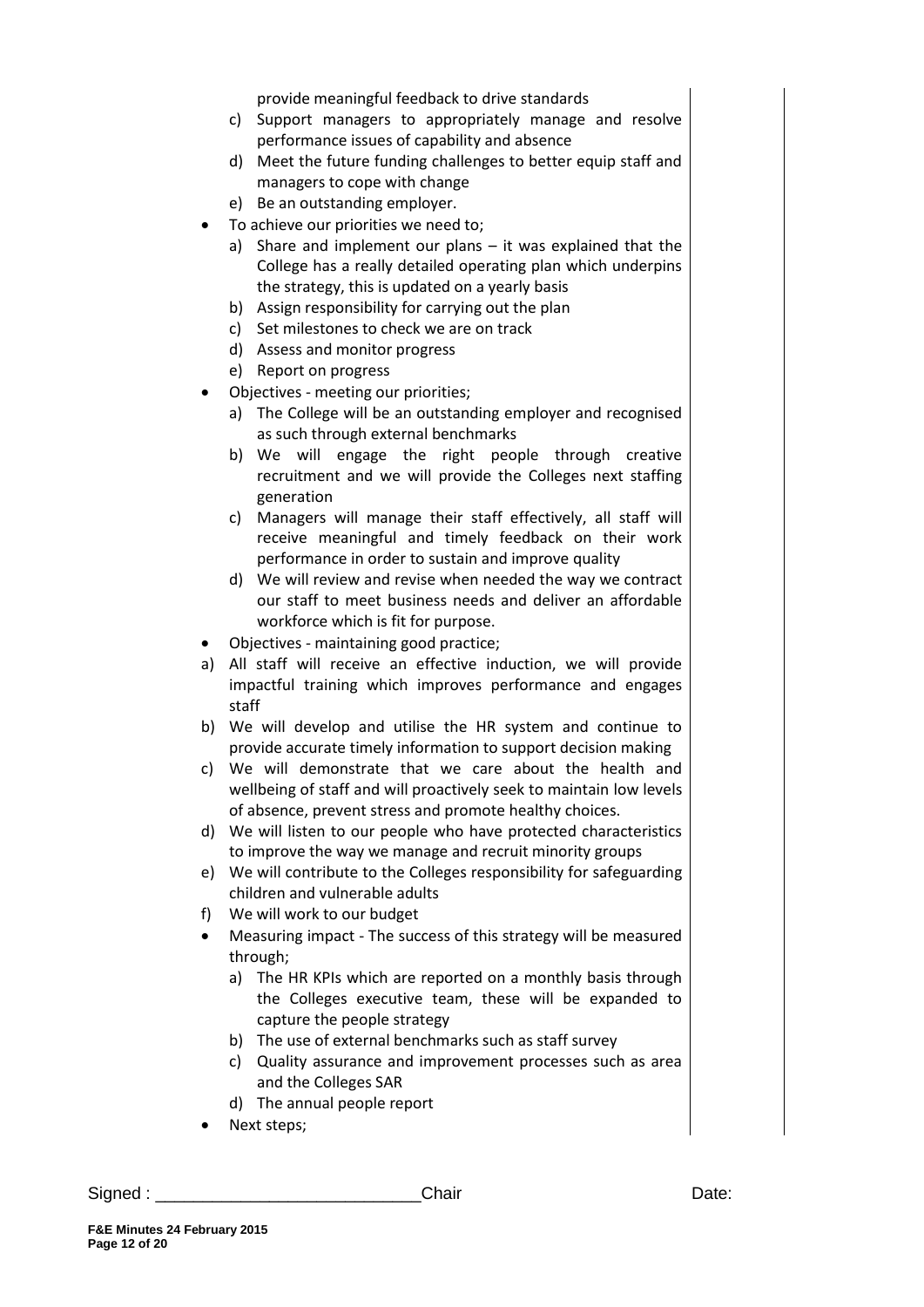- a) People strategy to the corporation Board on  $12<sup>th</sup>$  March 2015
- b) Selection and approval of options to address future challenges to Finance and Estates Committee  $12<sup>th</sup>$  May 2015 then for main Board approval at Business strategy residential  $19<sup>th</sup>$  June 2015.

In general discussion the Committee were advised that the last staff survey undertaken was approximately 4 years ago. In the interim period other surveys have been done in relation to wellbeing, stress etc. and therefore it was agreed that now is an appropriate time to undertake a fresh survey. It was explained that the survey takes a lot of effort as a high level of participation is important to give it meaning. Governors suggested having the staff survey at the same point in each year so that staff become used to the timing and process.

The Committee questioned whether there is a staff suggestions box in place. It was confirmed that yes there is and that feedback is also gathered through Staffnet, staff meetings, Employee Council meetings, Principal's regular meetings with staff, termly drop in opportunities at each centre etc. It was also confirmed that feedback from staff following mock inspections is captured and collated, this then gives a very broad view of staff views.

The Principal took the opportunity to explain that the College still has some issues in relation to teaching and learning with a lack of consistency evident at mock inspections. Of particular concern to her are staff errors in relation to basic English and Maths. It was agreed by all that staff need to be skilled enough in this area to be able to give students proper direction and guidance. The Principal expressed the belief that the College is still 'not there' in terms of consistency and this is a significant issue to address as the basics need to be in place.

The Committee questioned whether performance management is used effectively. Assurance was given that it is but with hindsight it was felt that the College, as with other organisations in the public sector, could act more promptly however the sector hoops and regulations have an impact on this.

In terms of the challenges ahead the Committee indicated that it was important to keep Governors well informed and also ask Governors for support as and when required.

AGREED: to note the content of the update provided.

# **15.13 PROCUREMENT REPORT**

The Director of Finance introduced this item and confirmed that the report included within the pack provides an update on the delivery of the objectives set. The report covers the 2013/14 financial year in its entirety which is the last year of the current 4 year strategy. Key points: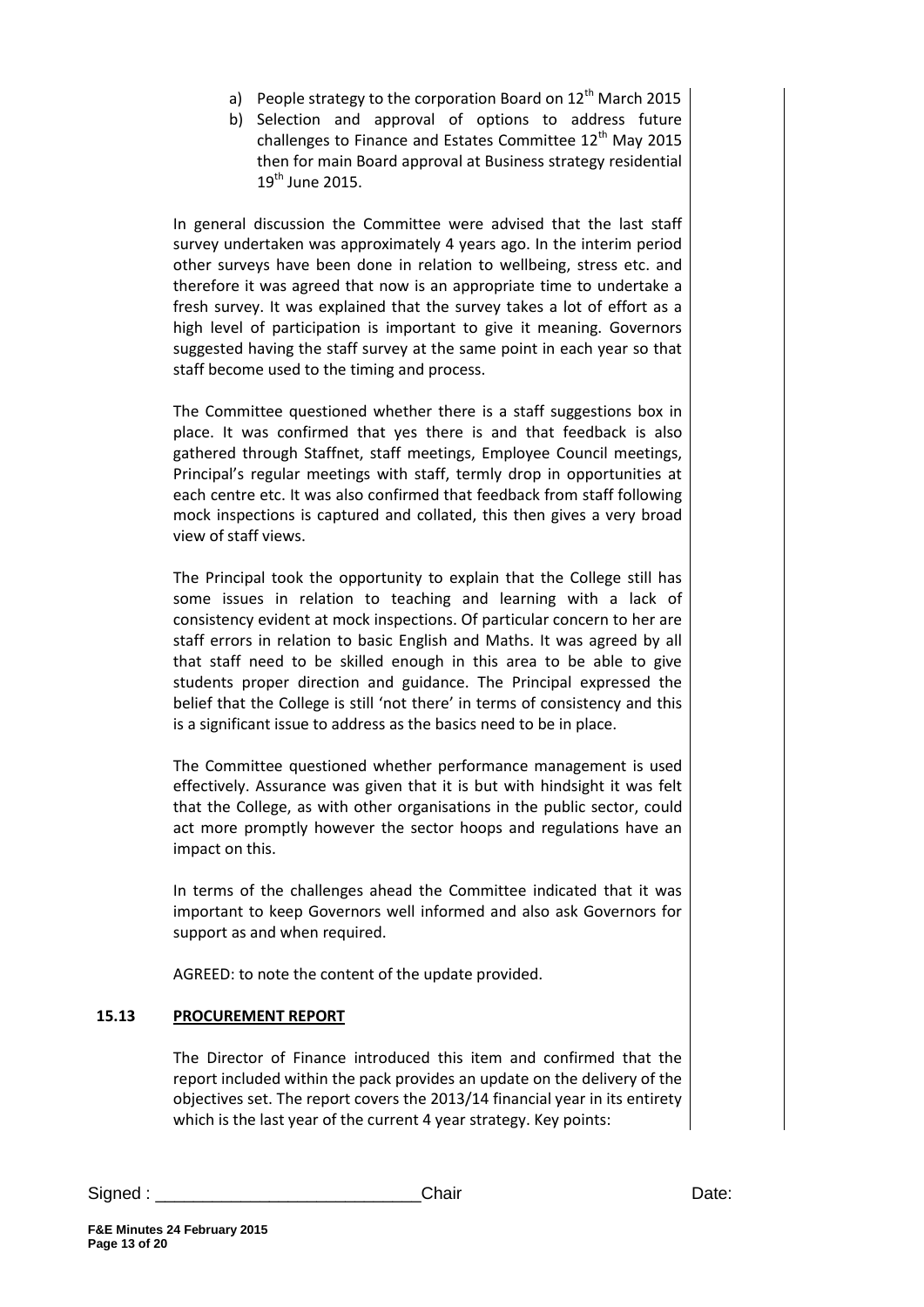|       | Target $1$ – cashable savings of £306,396 or 4.94% of spend<br>$\bullet$                                                                                                                                                                                                                                                                                                                                                                                                                                                                                                                                                                                                                                                                                                                                                                                                                                                                     |                     |          |
|-------|----------------------------------------------------------------------------------------------------------------------------------------------------------------------------------------------------------------------------------------------------------------------------------------------------------------------------------------------------------------------------------------------------------------------------------------------------------------------------------------------------------------------------------------------------------------------------------------------------------------------------------------------------------------------------------------------------------------------------------------------------------------------------------------------------------------------------------------------------------------------------------------------------------------------------------------------|---------------------|----------|
|       | (target was 2.5%)<br>Target 2 - transaction efficiency savings of £297,464 or 5.47% of<br>$\bullet$                                                                                                                                                                                                                                                                                                                                                                                                                                                                                                                                                                                                                                                                                                                                                                                                                                          |                     |          |
|       | spend (target was 2.5%)<br>Target $3$ – spend through collaborative arrangements of 32%<br>$\bullet$                                                                                                                                                                                                                                                                                                                                                                                                                                                                                                                                                                                                                                                                                                                                                                                                                                         |                     |          |
|       | (target was 10%)<br>Target 4 - vendor base reduced to 598 from 2225 in 2013/14<br>$\bullet$<br>Target 5 - tenders completed in the period. 22 with a further 3 in<br>$\bullet$                                                                                                                                                                                                                                                                                                                                                                                                                                                                                                                                                                                                                                                                                                                                                               |                     |          |
|       | progress                                                                                                                                                                                                                                                                                                                                                                                                                                                                                                                                                                                                                                                                                                                                                                                                                                                                                                                                     |                     |          |
|       | Target 6 – noncompliance at 37.83% and 36% for electronic and<br>$\bullet$<br>manual orders.                                                                                                                                                                                                                                                                                                                                                                                                                                                                                                                                                                                                                                                                                                                                                                                                                                                 |                     |          |
|       | Good progress has been made in delivering against the outcome<br>$\bullet$<br>targets in the procurement strategy with a real focus now<br>necessary on encouraging greater compliance with a process for<br>purchasing orders.                                                                                                                                                                                                                                                                                                                                                                                                                                                                                                                                                                                                                                                                                                              |                     |          |
|       | An update of the current strategy is being prepared and will be<br>$\bullet$<br>presented to the Committee and is likely to follow a similar<br>trend. It was confirmed that the next 4 year strategy would be<br>presented to the May meeting.                                                                                                                                                                                                                                                                                                                                                                                                                                                                                                                                                                                                                                                                                              | Director<br>Finance | May 2015 |
|       | Members took the opportunity to discuss the noncompliance rate and<br>were advised that the finance team are currently working with all staff to<br>resolve the rate of noncompliance and avoid the need to rework. It was<br>explained that central procurement takes place for items with a value<br>over £25k. Under £25k, departments and units carry out their own<br>procurement and this is the area of noncompliance to address.                                                                                                                                                                                                                                                                                                                                                                                                                                                                                                     |                     |          |
|       | Members were given assurance that there have been no instances of<br>actual or attempted internal fraud. There was one external fraud<br>attempt regarding invoice payment changes in relation to the capital<br>project. This was spotted and addressed.                                                                                                                                                                                                                                                                                                                                                                                                                                                                                                                                                                                                                                                                                    |                     |          |
|       | AGREED: to note the update provided.                                                                                                                                                                                                                                                                                                                                                                                                                                                                                                                                                                                                                                                                                                                                                                                                                                                                                                         |                     |          |
| 15.14 | MANAGEMENT ACCOUNTS TO 31ST JANUARY 2015                                                                                                                                                                                                                                                                                                                                                                                                                                                                                                                                                                                                                                                                                                                                                                                                                                                                                                     |                     |          |
|       | The Director of Finance introduced this item and presented an update in<br>relation to the midyear point for 2014/15. Key items noted:<br>For the period up to the end of January 2015 the College group<br>$\bullet$<br>performance (excluding the effects of fixed asset sales) has<br>delivered an overall operating surplus before interest and<br>depreciation of £2,248k (last month £1,739k). After interest and<br>depreciation the surplus remains positive at £991k (last month<br>£682k) and significantly ahead of the budgeted result of £456k.<br>The first half of the year has been boosted by a marked<br>improvement in the College financial performance following a<br>targeted effort to bring ESF and ASB enrolments up to date for<br>the quarter two performance review. Whilst this is a one off hit<br>in the period it provides a good starting point for the delivery in<br>the remainder of the financial year. |                     |          |
|       |                                                                                                                                                                                                                                                                                                                                                                                                                                                                                                                                                                                                                                                                                                                                                                                                                                                                                                                                              |                     |          |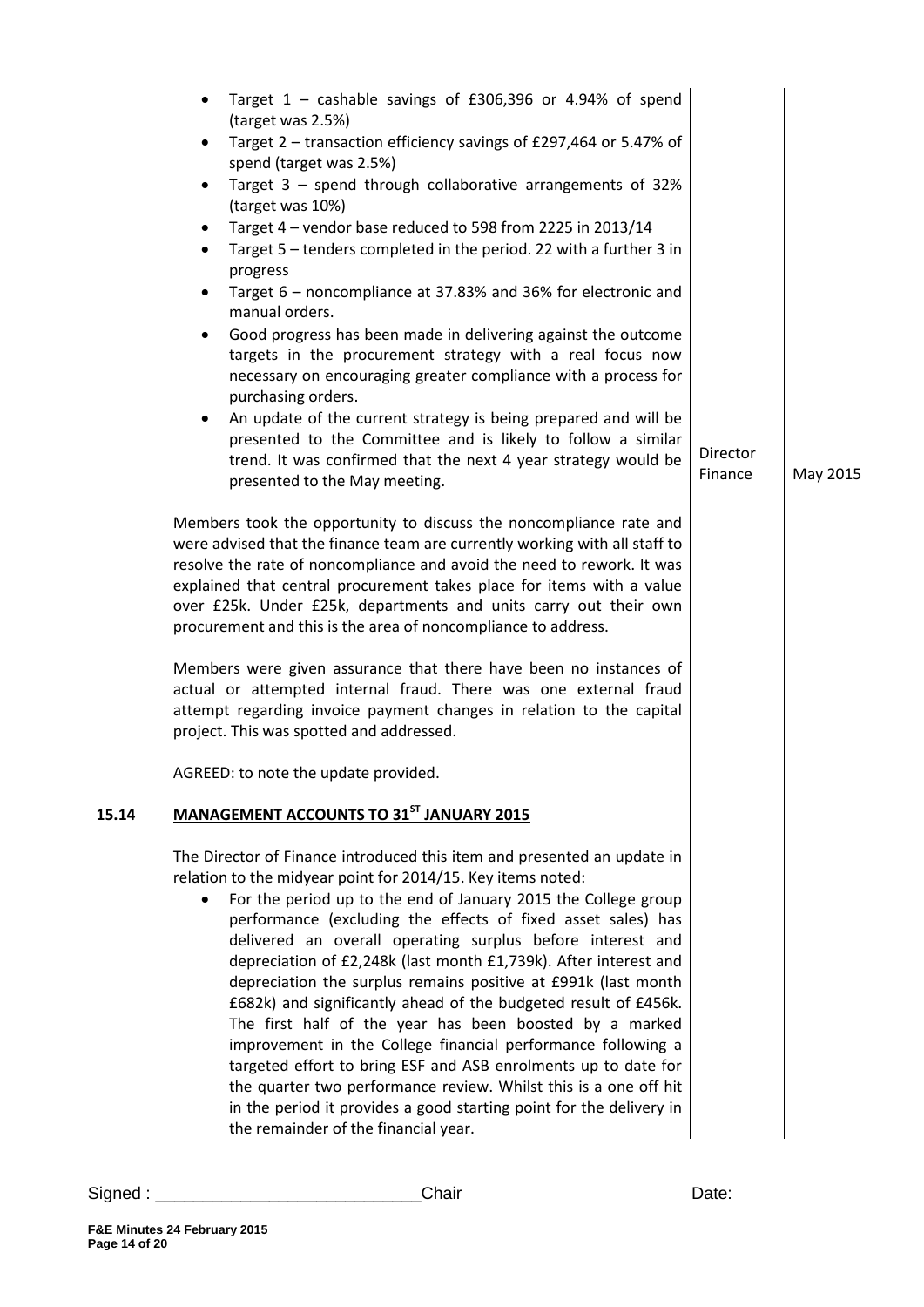- At the halfway point last year the College group recorded an operating deficit of £3.053 million leading to a swing to this year's result of over £4 million. All agreed that this was a remarkable change in 12 months.
- Across the component parts of the group the College performance is above budget with a surplus before interest and depreciation of £1,526k (last month £1,112k) against a budget of £964k.
- Overall group income of £29.07 million for the first half of the financial year is £386k better than budget although lower than the £33.9 million recorded in the prior year.
- College pay costs continue to underspend and the first half of the year is £558k below budget. This is providing a large contribution to the overall positive position in the first half of the year but will be challenging to sustain for the remainder of the year.
- BKSB had a weaker month in January 2015 with a number of specific costs hitting the performance in the period. These are expected to be one off in nature and we are expected to see improvements in performance in the remainder of the year. The costs included £39k of exhibition costs from the BETT show and an increase in the doubtful debt provision of £25k. BKSB income is holding up strongly in the first half with £1.281 million (budget £1.277 million) and an operating profit of £530k (budget £597k.)
- Vision Apprentices continues to produce a close to breakeven performance although in the month of January income levels fell further due to a reduced number of employed trainees and produced a gross loss in the month. This has been an ongoing trend and must be tackled during the remainder of this financial year if the company has a sustainable future. It was confirmed that the Vision Apprentices Board of Directors will have to make a decision regarding the company's future given the ongoing contraction in activity.
- VWS continues to report a small operating profit as a result of provision releases and property exits which have now hit £163k for the year to date.
- The group balance sheet has continued to build reserves as a result of the improved performance in the first half of the year. Cash balances as predicted have declined at the end of January to £6.79 million as the SFA payment profile declines and 13/14 recoveries are actioned. Cash level will stabilise until the end of the first quarter and then increase in April 2015.
- The short term current ratio solvency indicator remains weak but is supported by sufficient liquidity so there are no real concerns.

The Committee questioned what the current position was in relation to bank covenants. The Director of Finance confirmed that the Colleges current position was now in line with covenants required, above £7.5 million. He explained that the bank were very pleased with the Colleges performance.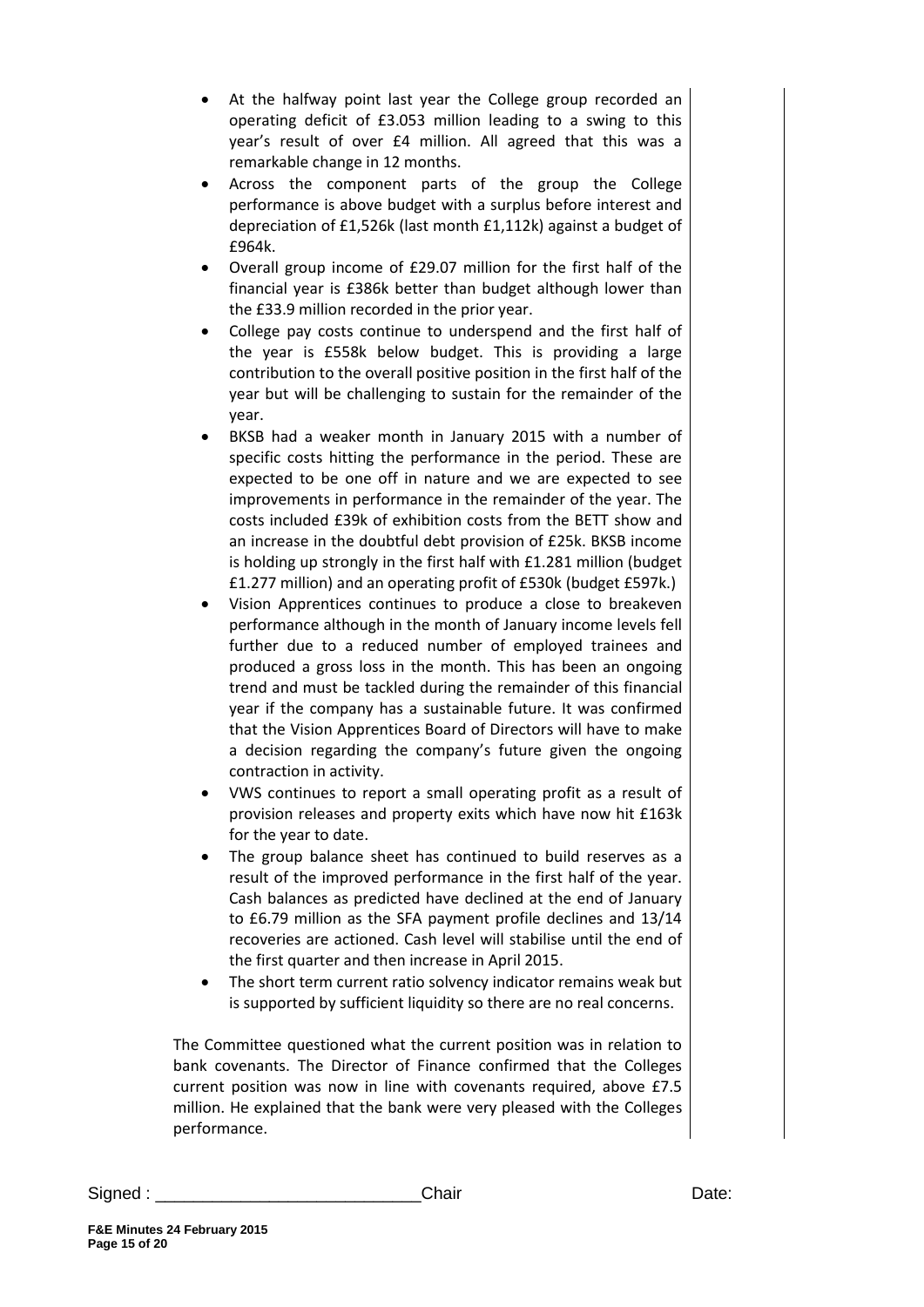Governors noted increased turnover and questioned whether this means an actual increase in student numbers. It was explained that this was not the case because a significant proportion of the increase in turnover relates to partner activity.

Members' questioned the nature of underspends in relation to staff costs and questioned whether this was having an impact upon delivery. It was explained that the underspend is 4.3% of overall budget and of this 3% relates to teaching with more savings in relation to support staff areas rather than delivery. It was explained that the College has had some real challenges in relation to recruiting the right/quality staff particularly in relation to Maths, English and Computer Sciences. All acknowledged that these were key priority areas and that staffing was crucial. In terms of staff pay costs it was felt that whilst there was some challenges assurance was given that this was not as a result of the College choosing to hold back on recruitment, it was more to do with market conditions and a failure to attract suitably qualified personnel.

Members' questioned the debtors figure at page 5 of the report and felt that it was high and questioned why this was the case. It was explained that some of the income is paid in arrears so the debtor figure can change significantly as a result of spikes in activity. The Director of Finance provided assurance that there were no real issues and concerns regarding the debt level particularly as this includes accruals and pre payments.

AGREED: to note the content of the management accounts to  $31^{st}$ January 2015.

# **15.15 MIDYEAR REVIEW AND FINANCIAL RE-FORECAST**

The Director of Finance introduced this item and drew a number of key matters to members attention:

- The full year original budget will continue to be reported at budget holder and College level and will be used in the end of year financial reconciliation presented to the Board with the group financial statements.
- In January of 2015 the SFA informed the sector that there would be available additional funding capacity to meet the needs of non adult apprenticeship learning and the College was provided with an extra £700k in funding.
- The College is awaiting the outcome of a virement request made to the end of January 2015 to move £1.3 million of adult apprenticeship activity into the traineeship programme. The outcome of this request will be known at the end of February 2015.
- Paragraph 15 shows the adult skills budget delivery schedule for 2014/15, it was confirmed that the virement requested has been assumed within the forecast. If the virement is not approved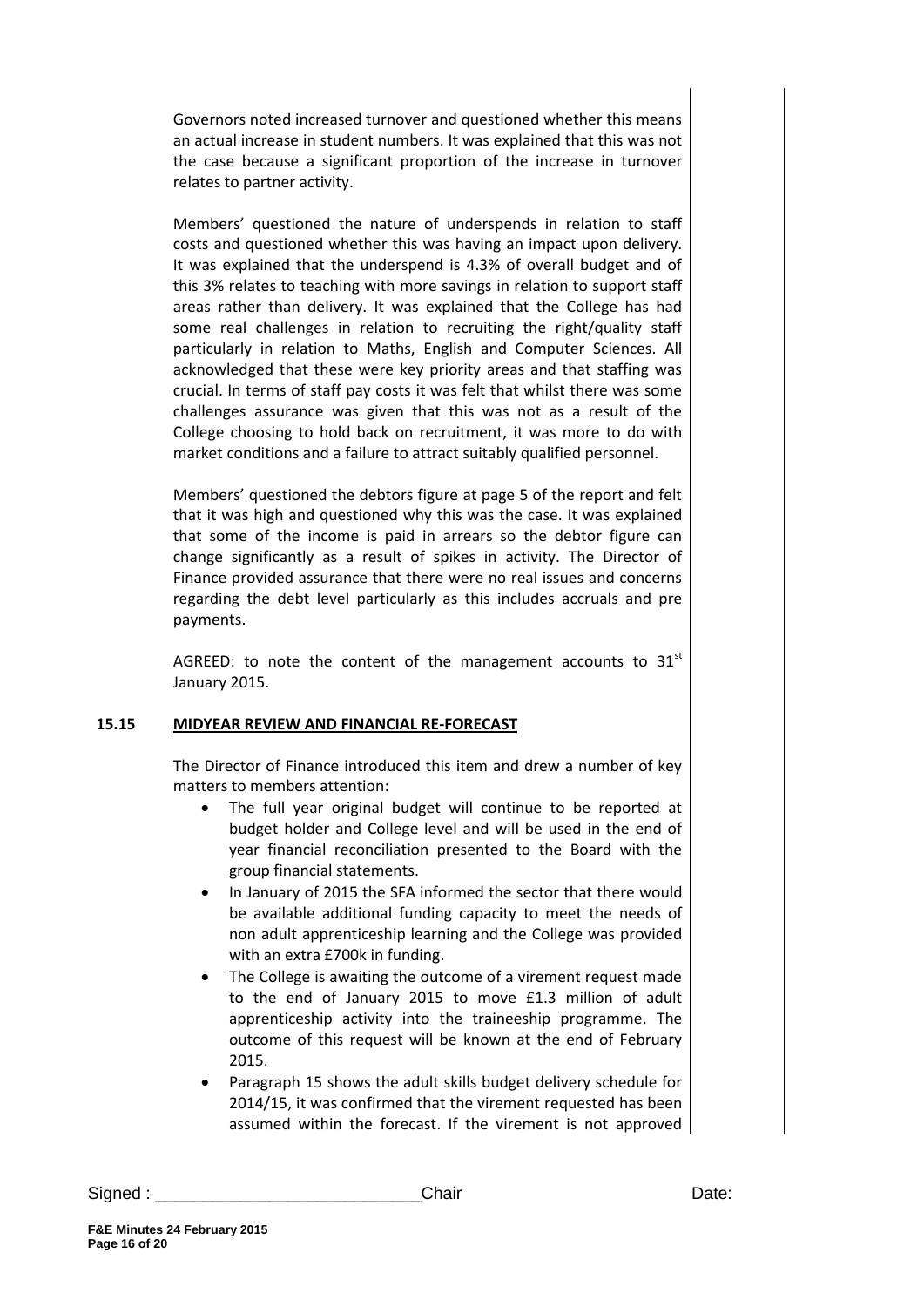then it will have an impact upon the 15/16 allocation.

- The 2 key areas of under delivery against the budget relates to College classroom provision and College work place learning NVQ. For each of these areas the budget includes the staffing resources to meet this level of activity but the reality is that in the first half of the year the performance has not been delivered. All agreed that this was a disappointment and a lost opportunity. Turnover will be higher than expected but will be a benefit to partners rather than the Colleges bottom line.
- The specific areas where under delivery is most prevalent for classroom delivery is in creative arts (£250k for the year) and business, professional and continuing education (£170k for the year). Both areas failed to recruit to the planned student numbers and are delivering underspends within staffing but this is not sufficient to recover the lost contribution from the planned activity.
- College delivered work place and NVQ activity was budgeted at £1.78 million with the majority of delivery expected through the construction work related training team. Current expectations are that this activity will deliver just £811k for the full year falling someway short of the target. Staffing costs are not significantly underspent in this area thus resulting in a poor contribution for the year. The programme and resourcing of College work place NVQ provision will need to be reviewed before the start of the next financial year.
- In addition to our own direct delivery the challenging targets set for adult apprenticeship programmes will not be achieved for the year with the expectation that an outturn of £12.291 million will be attained. This falls £2.451 million short of the target in the original budget for the year.
- Pay costs the original budget anticipated pay costs of £26.08 million including a contingency of around £380k which has been utilised to absorb the annual pay review in January 2015 of 1% as agreed by the Board.
- Non-pay costs total non-pay costs of £31.798 million include partner costs of £20.102 million. Within partner costs £4.452 million is for the ESF programmes. Excluding all partner costs from the non-pay forecast results in an overall non pay spend of £11.697 million. This compares to the original budget of £11.360 million.
- College forecast result for the year the original budget for the College anticipated an outturn surplus after interest and depreciation of £58k for the 14/15 financial year. The midyear forecast anticipates that this budget will be attainted and the outturn will be a surplus of £59k, an increase of £1k. This, despite an expected increase in income of £1.4 million to £57.1 million for the year. As has been detailed in the report the core under delivery of the direct work related training programme and through adult provision in some areas will result in an irrecoverable impact on the year. Changes will be required in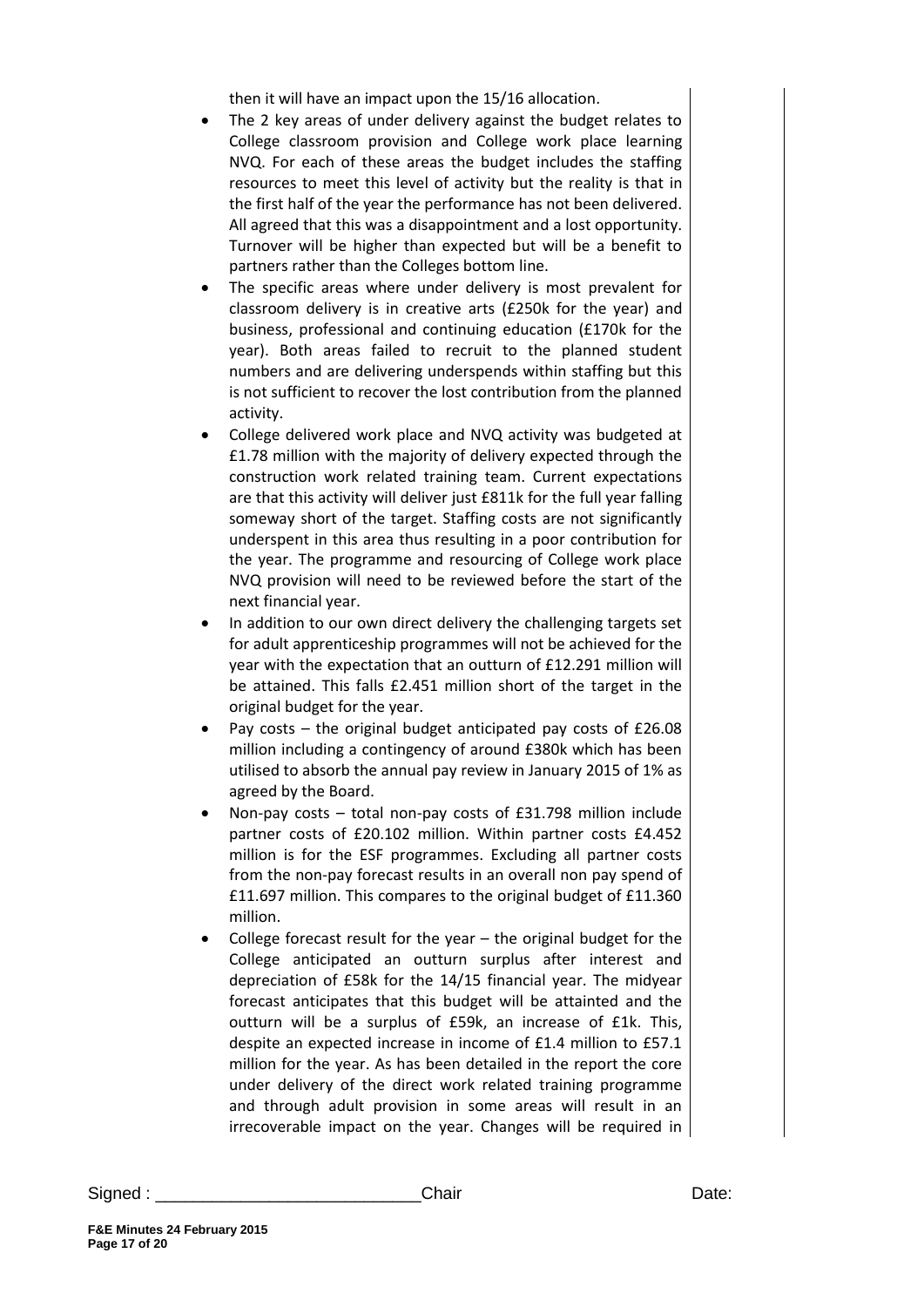order to properly resource the underperforming areas to realistic and sustainable levels. Whilst it is easy to focus upon some of the remaining challenges that we have to fully return to operating efficiency, the progress made form 13/14 financial year to the current financial year are stark and absolutely positive enabling the College to maintain the trust and confidence of its backers and funders in a tough operating climate.

In general discussion members were reminded that the second half of any academic year is always more difficult than the first and therefore hanging on to the current position will be a challenge. Because of this, contingencies have been included within the re-forecast position. The midyear re-forecast position could be improved but not substantially.

Members' attention was drawn to the financial table at page 111. All agreed that there was a remarkable turnaround form the 13/14 position. The Director of Finance confirmed that there were still some challenges to tackle and there were also some concerns regarding the assumptions that have been made.

In relation to the underperformance seen in relation to College based classroom activity the Committee questioned whether an assessment has been undertaken as to why this has happened. Assurance was given that this assessment has taken place. Key areas for review are business and creative industries. There are a number of contributing factors which include:

- The College not presenting itself and marketing itself correctly in some areas
- Quality issues
- Staffing resource issues
- Some programmes not run because of recruitment performance issues. It was explained that some tough decisions were made in terms of the viability of programme areas and also the ability to provide at the right quality level. The College has and will take decisions that if it cannot provide at an acceptable standard then it is unlikely to continue to deliver in these areas.
- Staff recruitment challenges in particular niche areas.

It was confirmed that the reforecast presented would form part and parcel of the midyear review undertaken by the Board at its March meeting.

AGREED to note the update provided.

# **15.16 STUDENT FEES AND CREDIT POLICY 2015/16**

The Director of Finance introduced this item and confirmed that fee levels are reviewed on an annual basis. Particular items brought to members attention: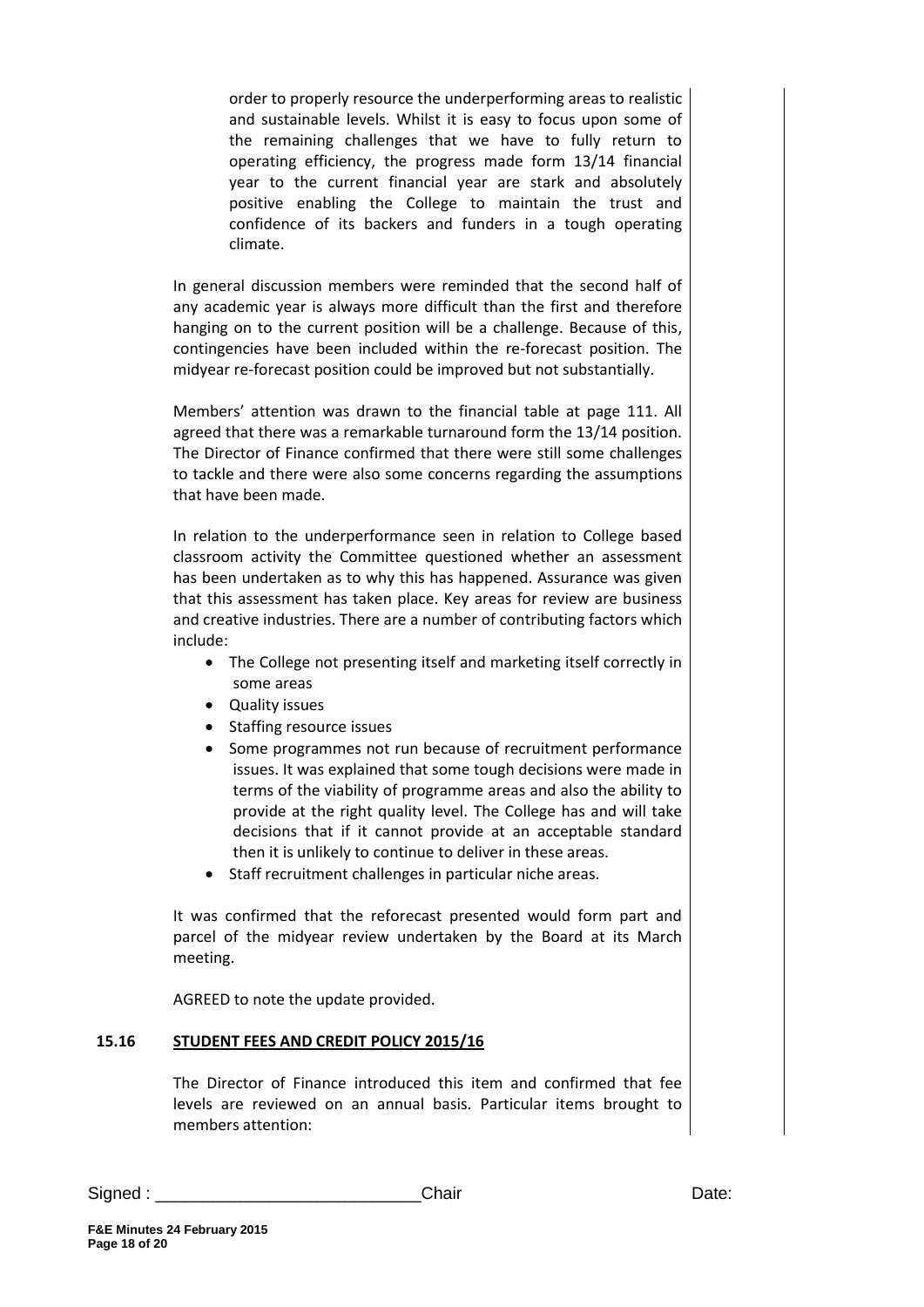- In 2014/15 tuition fee income has increased by 8% from £2,660,669 to £2,876,808 largely due to the increase in HE tuition fees. For 2014/15 total tuition fees are expected to reach £2.876 million following the recent midyear financial forecast.
- A reduction in vocational tuition fees is expected in 14/15 as 13/14 looks like an outlying year with respect to historic fee levels although 14/15 shows some increase over the previous 2 years as a result of the introduction of the advanced learning loan system.
- Fee remission categories have now been issued by the SFA and have not changed.
- Paragraph 15 of the report details the proposed fees in relation to HE. The College has increased its fulltime higher education fee levels by £200 for 15/16. Fee levels for 15/16 will be;
	- a) £5950 for fulltime learners
	- b) £3150 for part time learners (plus £150 on last year's fee)
	- c) £1150 per module first entry (plus £150 on last year's fee)
	- d) £750 per module resit (new)
- Paragraph 25 details the changes to the FE fees. Course fees for adult apprentice programmes will continue at £500 for the majority of adult apprentices. Advanced learning loans are no longer available for apprenticeship programmes. The fee of £500 is payable in full at the start of the programme as a one off fee. The College will increase its tuition fee levels in 15/16 by 2% rounded up to the nearest £5 with some minor specific fee changes outside of this general policy. This follows a three year period whereby fee levels have been held by the College.
- Paragraph 3.1 provides clear detail regarding arrangements relating to student withdrawals. There are some minor changes but in reality are simply making the current position much clearer.
- The further education advanced learner loan system  $-$  a deposit is now required at enrolment, this is in line with other areas of provision.
- Discretion this still remains with the Deputy Principal.

Governors questioned whether the fees were in line with competitors. Assurance was given that this is the case. The College does have some market led fees that maybe different but generally they are all comparable.

It was noted that instalments are all paid by direct debit. The College is looking at developing an online payment portal for all fees, currently an online system is only available for incidentals.

Members reviewed the policy presented and changes proposed and all agreed that it was sensible and fit for purpose.

AGREED: to approve the student fees and credit policy for 2015/16.